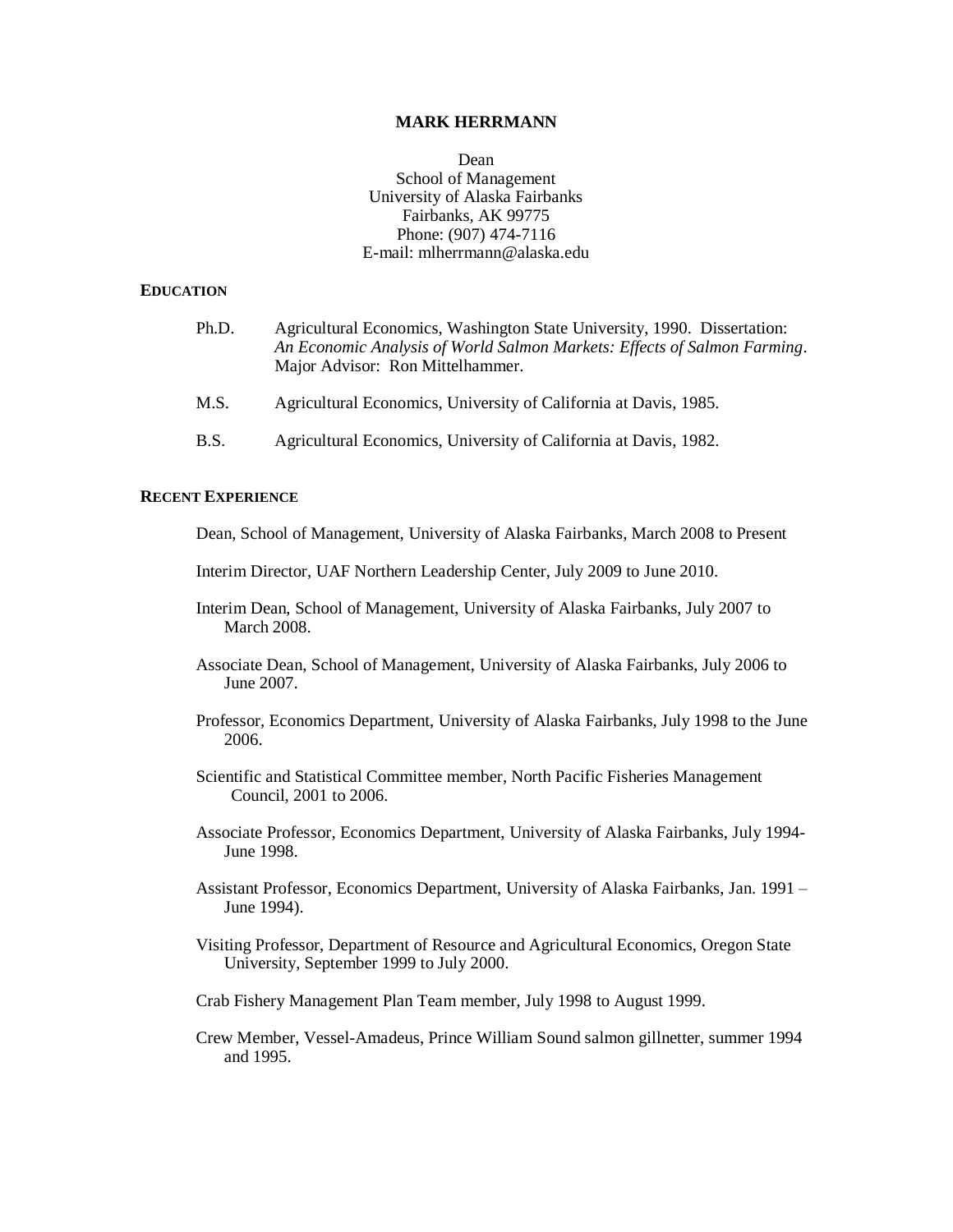#### **CONSULTING (MLH ECONOMICS CONSULTANT)**

- Law firms of Susman & Godfrey and Furth, Fahrner & Mason. October 1997 to July 2003. Expert witness. Economic analysis in the case of Louie Alakayak vs. All Alaskan Seafoods, Inc, et al. This case involves alleged price fixing of sockeye salmon in Bristol Bay.
- Norwegian School of Economics and Business, November 1993. Estimated damages to the Norwegian farmed salmon industry from U.S.-imposed tariffs.
- R.J. Solie and Associates, September 1990 to October 1993. Estimated damages to Alaskan commercial salmon fishers from the Exxon-Valdez oil spill in Prince William Sound. Analyzed changes in salmon permit values.
- Law Firm of Mudge, Rose, Guthrie, Alexander, and Ferdon, July-August 1990. Performed research on various topics dealing with a lawsuit by the Coalition of Fair Atlantic Salmon Trade against the Norwegian government for allegedly subsidizing and selling its salmon at a price below fair value.

## **RESEARCH AND OTHER GRANTS RECEIVED**

- Technical and Vocational Education Program (TVEP) Workforce Development Funding, "Expansion of the Bachelors of Emergency Management Program" \$358,140 (with Cameron Carlson), July 2011 to June 2015.
- Technical and Vocational Education Program (TVEP) Workforce Development Funding, "Rural Community and Native Student Outreach" \$150,000 (with Betty Ross), July 2011 to June 2014.
- Alaska Sea Grant. "Alaska Salmon Prices: How Low Can They Go." \$185,472 (with Keith Criddle). February 2006.
- Alaska Department of Fish and Game. "Modeling price formation for Alaska crab: Focus on crab rationalization." \$46,709 (with Joshua Greenberg). June 2004.
- North Pacific Research Board. "An International Supply and Demand Econometric Model for King and Snow Crab". \$80,000 (with Joshua Greenberg). May 2004.
- Alaska Sea Grant. "An Economic Analysis of Producing and Exporting Alaska Salmon Protein Powder to China". \$20,984 (with Pei Xu). February 2003.
- Alaska Sea Grant. "An Economic Analysis of Pacific Halibut Commercial Fishery." \$78,159 (with Keith Criddle). February 2002.
- The Cooperative Institute for Arctic Research, National Marine Fisheries Service. "Regional Economic Impact of the Steller Sea Lion RPAs on Kodiak, Alaska." \$70,000 (with Joshua Greenberg, Charles Hamel , Hans Geier, Keith Criddle), August 2001. (Note: the scope of this project was changed to Bering Sea snow crab on agreement with CIFAR and NMFS).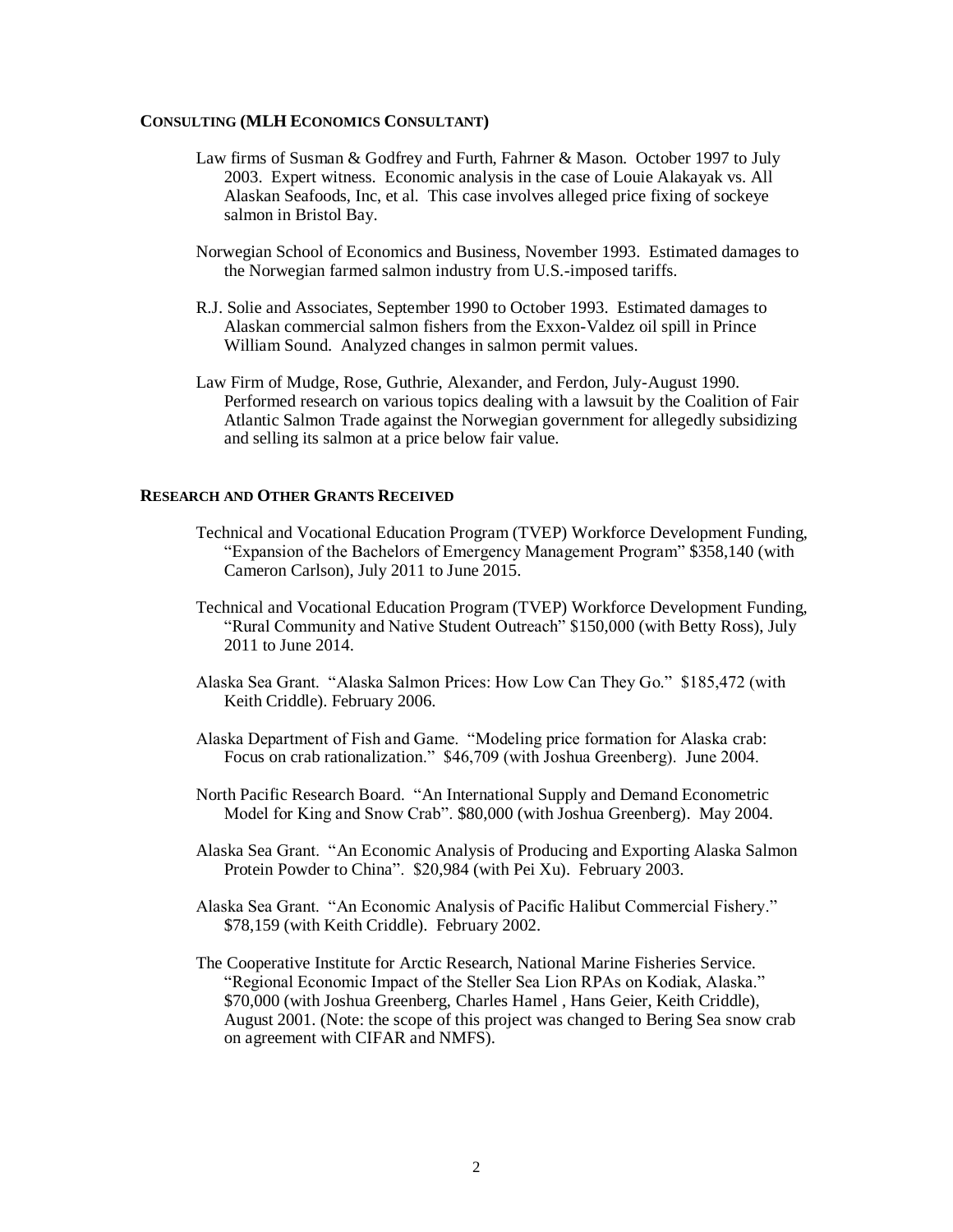- Alaska Department of Fish and Game. "Regional Economic Assessment of the Alaska Snow Crab Industry." \$217,809 (with Joshua Greenberg, Charles Hamel, and Hans Geier), June 2001.
- United States Department of Agriculture/Risk Management Agency. "Wild Salmon Risk Management in Bristol Bay Alaska." \$98,712 (with Carol Lewis, Hans Geier, and Joshua Greenberg), October 2000.
- Alaska Department of Fish and Game. "A Regional Impact Study of the Alaska Snow Crab Industry: A Feasibility Analysis." \$16,558 (with Joshua Greenberg), July 2000.
- Alaska Department of Fish and Game. "TURFs: A Rights-Based Approach to Spatial Management for the Alaska Golden King Crab Fishery." \$15,900 (with Joshua Greenberg), July 1999.
- Mineral Management Service/Coastal Marine Institute. "Regional Economic Impact Analysis of Subsistence Bowhead Whaling: Accounting for Non-Market Activities in Barrow, Nuiqsut, and Kaktovik Alaska." \$295,593 (with Hans Geier, Kelly Giraud, Joshua Greenberg, John Kelley, and Carol Lewis), September 1999. (This grant was terminated after phase 1 (\$59,688 spent) failed to produce the support of the Alaska Eskimo Whaling Commission).
- Alaska Sea Grant. "Survey of German Angling Visitors to Alaska." \$4,675 (with Laura Milner and Kelly Giraud), March 1999.
- Alaska Department of Fish and Game. "An Economic Examination of an Individual Transferable Pot Quota Program for the Adak Brown King, Bristol Bay Red King, and Bering Sea Snow Crab Fishery." \$15,899 (with Joshua Greenberg), July 1998.
- Mineral Management Service/Coastal Marine Institute. "An Economic Assessment of the Marine Sport Fisheries in Lower Cook Inlet." \$129,794 (with Keith Criddle, Hans Geier, Joshua Greenberg, Todd Lee, and Carol Lewis), July 1997.
- Alaska Department of Fish and Game. "Potential Economic Implications of More Restrictive Pot Limits in the Bristol Bay Red King Crab Fishery." \$15,000 (with Joshua Greenberg), July 1997.
- Alaska Sea Grant. "The Kenai Peninsula Pacific Halibut Sport Fishery." \$79,971 (with Keith Criddle, Joshua Greenberg, and Todd Lee), November 1996.
- Alaska Department of Fish and Game. "Economic Evaluation of Increased Pot Limits in the Bristol Bay Red King Crab Fishery." \$15,000 (with Joshua Greenberg), July 1996.
- University of Alaska Fairbanks Natural Resources Fund. "A Bioeconomic Analysis of the Pacific Herring Roe Fishery." \$12,000 (with Keith Criddle and Anthony Mieloch), March 1996.
- Alaska Department of Fish and Game. "Consideration of Pot Limits Imposed in the ADAK Brown King Crab Fishery." \$21,958 (with Joshua Greenberg and Keith Criddle), August 1995.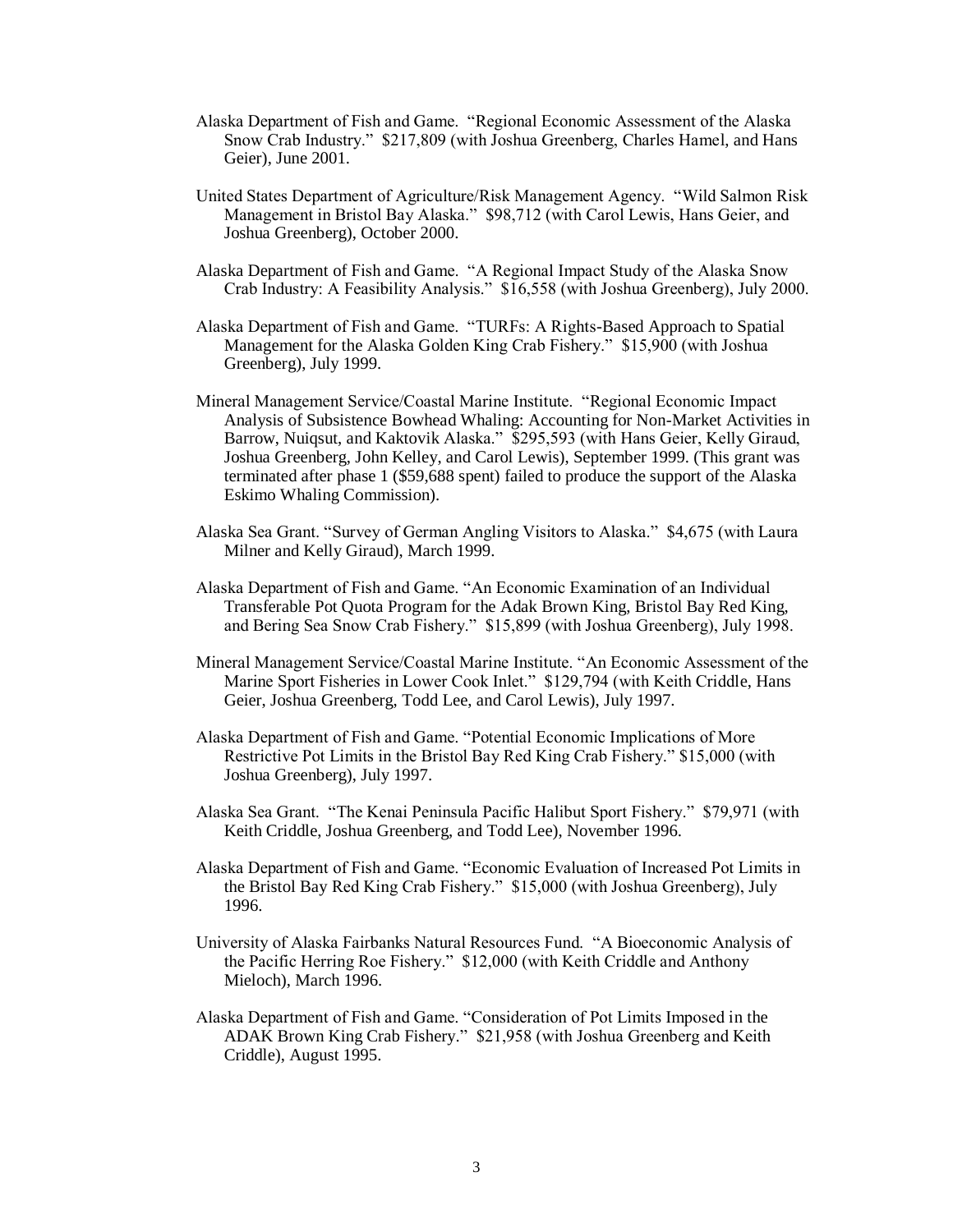- University of Alaska Fairbanks Natural Resources Fund. "An Economic Analysis of the Alaska Sockeye Fishery: Emphasis on Regional Competition for the Japanese Market." \$18,977, February 1995.
- Alaska Department of Fish and Game. "Economic Evaluation of Super Exclusive Designation for the Summer Norton Sound Red King Crab Fishery." \$12,000 (with Joshua Greenberg , Keith Criddle, and Hans Geier), October 1994.
- Alaska Sea Grant. "Commercial and Subsistence Salmon Fisheries of the Yukon River." \$74,024 (with Keith Criddle, Joshua Greenberg, Carol Lewis, and Andrei Streletski), January 1994.
- Alaska Department of Fish and Game, Commercial Fisheries Division. "Considerations in Applying Individual Fishing Quotas to Alaska's Bering Sea Aleutian Island Crab Fisheries." \$35,650 (with Joshua Greenberg and Keith Criddle), June 1993.
- National Oceanic and Atmospheric Administration, Office of Global Programs. "Potential Bio-Economic Impacts of Climate Change on the Fisheries for Pacific Whiting and Walleye Pollock." \$54,985 (with Keith Criddle, Joshua Greenberg, and Terry Quinn II), February 1993.
- National Marine Fisheries Service, Saltonstall-Kennedy Award. "Economic Impacts of Alternative Vessel Moratorium and Gear Restriction Management Policies in Alaska King and Tanner Crab Fisheries." \$58,428 (with Joshua Greenberg), February 1993.
- Alaska Department of Fish and Game, Commercial Fisheries Division. "An Econometric Model of the International Market for Alaska Snow Crab." \$25,000 (with Joshua Greenberg), July 1992.
- Alaska Department of Fish and Game, Commercial Fisheries Division. "An Economic Analysis of the Alaska C. Opilio Industry." \$25,000 (with Joshua Greenberg), February 1992.
- Alaska Sea Grant. "An Economic Analysis of World Markets for Wild and Farmed Salmon." \$77,756 (with Joshua Greenberg), January 1992.
- Alaska Legislative Branch. "Statewide Salmon Enhancement Program Analysis." \$48,000 (with John Boyce, Joshua Greenberg, and Diane Bischak), December 1991.
- Alaska Department of Fish and Game, Commercial Fisheries Division. "Economic Impacts of Alternative Pot Limits in the Bering Sea and Aleutian Islands King and Tanner Crab Fisheries." \$24,000 (with Joshua Greenberg), July 1991.
- University of Alaska Summer Research Faculty Grant. "Economic Impacts of an Alternative Management Policy in the Bering Sea and Aleutian Islands King and Tanner Crab Fisheries." \$5,000, May 1991.
- University of Alaska Faculty Small Grants Program Award. "An Economic Evaluation of the Potential Profitability of Salmon Farming in Alaska." \$5,000, April 1991.
- National Marine Fisheries Service, Saltonstall-Kennedy Award. "An Economic Analysis of the Pacific Salmon Industry: Effects of Salmon Farming." \$102,000 (with Ron Mittelhammer and Biing-Hwan Lin), February 1988.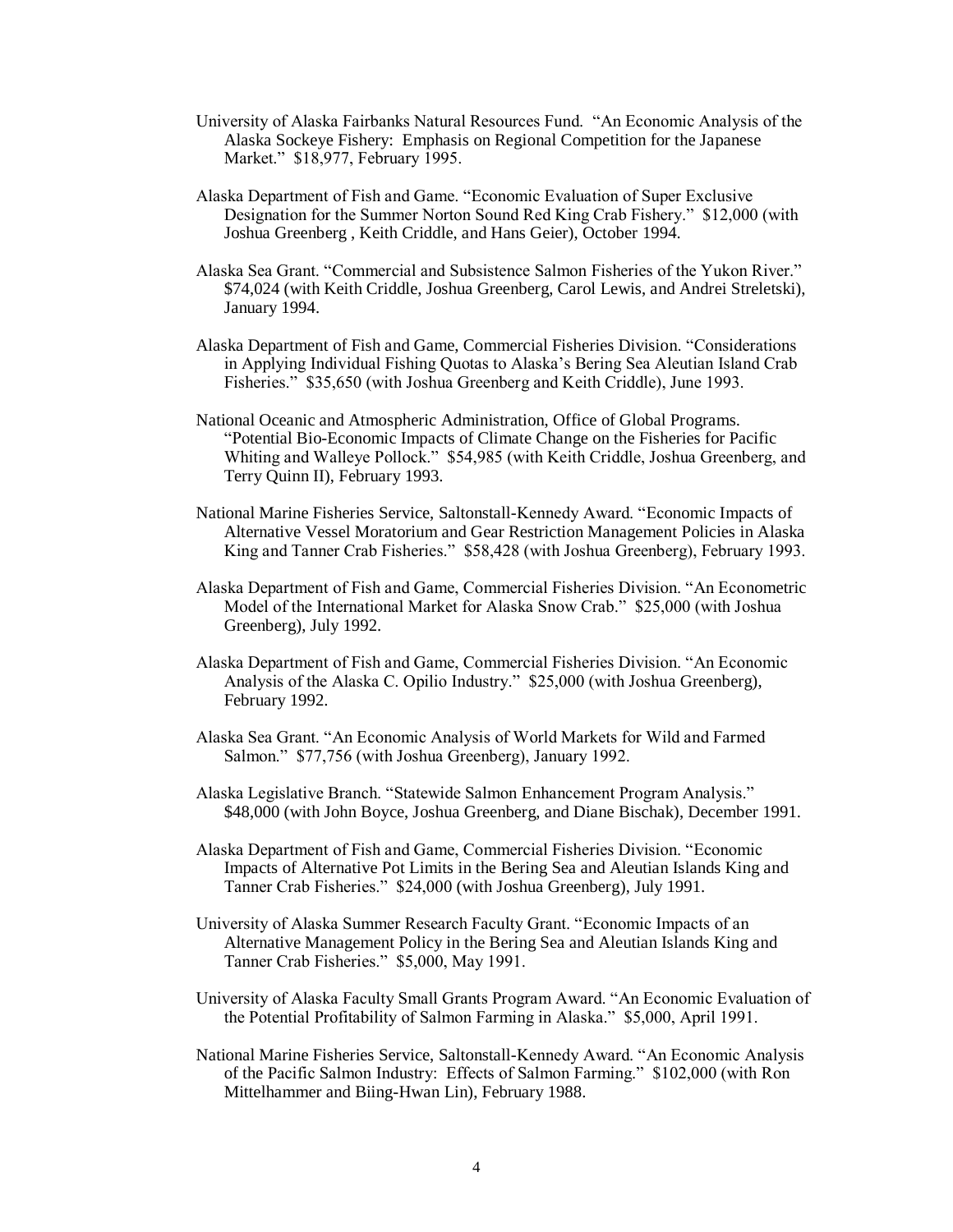Canadian Studies Faculty Research Grant Program. "An Economic Analysis of the World Demand for Atlantic Salmon with an Emphasis on North America." \$5,000 (with Biing-Hwan Lin), September 1987.

### **REFEREED JOURNAL ARTICLES**

- Herrmann, Mark and Kevin Berry. "An Investigation into Graduate Student Preference for Compressed Courses." *Academy of Educational Leadership.* Vol. 20, No. 2, 2016: 23-32*.*
- Warpinski, Stephanie, Mark Herrmann, Joshua A. Greenberg and Keith R. Criddle. "Alaska's Sablefish Fishery after Individual Quota (IFQ) Program Implementation: An International; Economic Market Model." *North American Journal of Fisheries Management.* Vol. 36, Issue 4, 2016: 864-875.
- Williams, Abby, Mark Herrmann and Keith R. Criddle. "The Effects of Chilean Coho Salmon and Rainbow Trout Aquaculture on Markets for Alaskan Sockeye Salmon." *North American Journal of Fisheries Management.* 29, 2009: 1777-1796.
- Criddle, Keith and Mark Herrmann. "A State Space Bioeconomic Model of Pacific Halibut." *Natural Resource Modeling.* Vol. 21, No. 1, Spring 2008: 117-147.
- Herrmann, Mark and Joshua Greenberg. "The Demand and Allocation of Alaska and Canada Snow Crab." *Canadian Journal of Agricultural Economics*. Vol. 55, No. 1, March, 2007: 27-48.
- Herrmann, Mark and Keith Criddle. "An Econometric Market Model for the Pacific Halibut Fishery." *Marine Resources Economics.* Vol. 21, No. 2, 2006: 129-158.
- Mark Herrmann, Pei Xu, Lily C. Dong, Quentin S. Fong and Charles Crapo. "Rating Alaska Salmon Protein Concentrate in China." *Journal of Food Products Marketing*. Vol. 12(1), 2005: 57-85.
- Greenberg, Joshua, Mark Herrmann, Mark, Hans Geier and Charles Hamel. "The Application of Farm Programs to Commercial Fisheries: the Case of Crop Insurance for the Bristol Bay Commercial Salmon Fisheries." *Agribusiness: An International Journal,* Vol. 22, no. 2, Fall 2004: 175-194.
- Herrmann, Mark, Joshua Greenberg, Charles Hamel, and Hans Geier. "Extending the Federal Crop Insurance Program to Commercial Fisheries: The Case of Bristol Bay, Alaska Salmon." *North American Journal of Fisheries Management*, Vol. 234 no. 2, May 2004: 352-366.
- Criddle, Keith, Mark Herrmann, Todd S. Lee, and Charles Hamel. "Participation Decision, Angler Welfare, and the Regional Economic Impact of Sportfishing." Submitted to *Marine Resource Economics,* Vol. 18, pp. 291-312, 2003.
- Milner, Laura, Mark Herrmann, Kelly Giraud, Michelle Skogen Baker, and Rod Hiser. "International Sport Fishing: The Case of the German Angler in Alaska." *Tourism Analysis,* Vol. 8 pp. 89-94, 2003.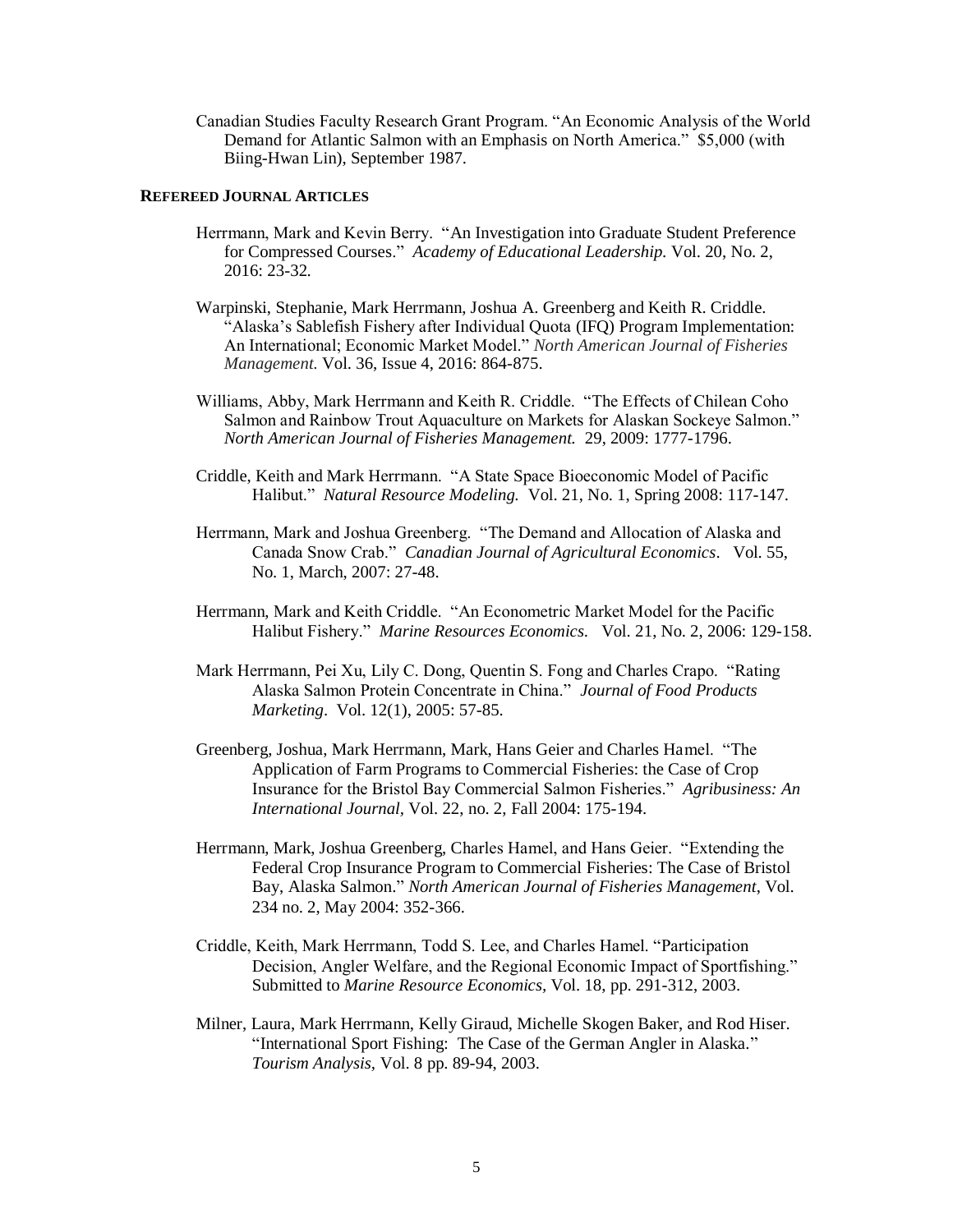- Herrmann, Mark, Laura Milner, Kelly Giraud, Michelle Skogen Baker, and Rod Hiser. "German Participation in Alaska Sport Fisheries." *Alaska Fisheries Research Bulletin.* Vol. 9 No.1, Summer 2002: 27-43.
- Hamel, Charles, Mark Herrmann, Todd S. Lee, Keith R. Criddle, and Hans Geier. "Linking Sportfishing Trip Attributes, Participation Decisions, and Regional Economic Impacts in Lower and Central Cook Inlet, Alaska. *The Annals of Regional Science*, Spring 2002. 36:247-264.
- Giraud, Kelly and Mark Herrmann. "The Allocation of Renewable Resources Under Different Property Rights and Regulation Schemes." *Journal of Economic Education.* Vol. 33, No. 3, Summer 2002: 236-253.
- Giraud, Kelly and Mark Herrmann. "An Investigation into Travel Cost Metric." *The Northwest Journal of Business and Economics,* 2001 edition, pp. 81-91.
- Herrmann, Mark, Todd S. Lee, Keith R. Criddle and Charles Hamel. "Results of a survey of Participants in the Lower and Central Cook Inlet Halibut and Salmon Sport Fishery." *Alaska Fisheries Research Bulletin.* Vol. 8, No. 2, Fall 2001,  $107 - 117$ .
- Herrmann, Mark. "The Individual Vessel Quota Price Induced Effects for Canadian Pacific Halibut: Before and After Alaska IFQs." *Canadian Journal of Agricultural Economics,* Vol. 48, No. 2, July 2000: 195-210.
- Greenberg, Joshua, Mark Herrmann, and Bill Natcher. "Impact Analysis of Changes in the Norton Sound Red King Crab Fishery." *Arctic: Journal of the Arctic Institute of North America.* March 1999, Vol. 52 (1): 33-39.
- Herrmann, Mark, Joshua A. Greenberg, and Keith R. Criddle. "An Economic Analysis of Pot Limits for the Adak Brown King Crab Fishery: A Distinction Between Open Access and Common Property." *Alaska Fishery Research Bulletin*, Vol. 5, No. 1, Summer 1998: 25-38.
- Criddle, Keith, Mark Herrmann, Joshua A. Greenberg, and Erika M. Feller. "Climate Fluctuations and Revenue Maximization in the Eastern Bering Sea Fishery for Walleye Pollock." *North American Journal of Fisheries Management.* February 1998, pp. 1-10.
- Herrmann, Mark and Kristen Keith. "An Economic Discussion of Competitive Dog Mushing." *Business Quest*. May 1997, pp. 1-12.
- Herrmann, Mark, Keith R. Criddle, Joshua A. Greenberg, and Erika M. Feller. "Estimated Economic Impacts of Potential Policy Changes Affecting the Total Allowable Catch for Alaska Pollock." *North American Journal of Fisheries Management.* 1996: 770-782.
- Herrmann, Mark. "Estimating the Induced Price Increase for Canadian Pacific Halibut with the Introduction of the Individual Vessel Quota Program." *Canadian Journal of Agricultural Economics*. 44 (1996) pp. 151-164.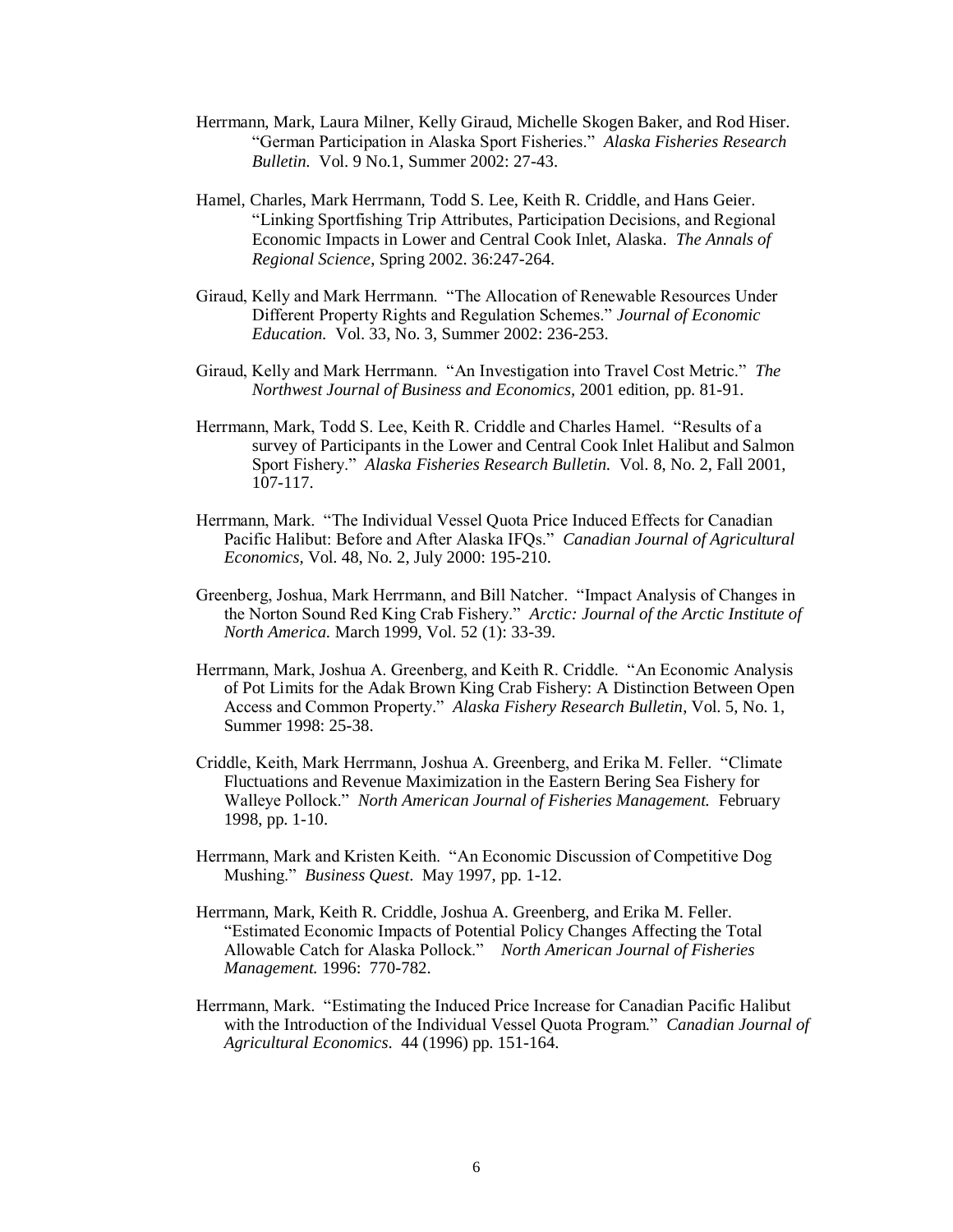- Greenberg, Joshua A., Mark Herrmann, and John McCracken. "An International Supply and Demand Model for Alaska Snow Crab." *Marine Resource Economics.* 1995, 10(3), pp. 231-246.
- Herrmann, Mark. "The Alaska Salmon Fishery: An Industry in Economic Turmoil." *Journal of Aquatic Food Product Technology*. 1994, 3(3), pp. 5-22.
- Herrmann, Mark and Joshua A. Greenberg. "A Revenue Analysis of the Alaska Pink Salmon Fishery." *North American Journal of Fisheries Management*. August 1994, 14(3), pp. 537-549.
- Greenberg, Joshua A. and Mark Herrmann. "Allocative Consequences of Pot Limits in the Bristol Bay Red King Crab Fishery: An Economic Analysis." *North American Journal of Fisheries Management*. May 1994, 14(2) pp. 307-317.
- Greenberg, Joshua A., Mark Herrmann, Terry Johnson, and Andrei Streletsky. "The Russian Salmon Industry: Alaska's Next Big Threat." *Agribusiness: An International Journal*. May/June 1994, 10(3), pp. 241-258.
- Matulich, Scott, Joshua Greenberg, Ron Mittelhammer and Mark Herrmann. "New Directions for the Alaska King Crab Industry." *Agribusiness: An International Journal*. March/April 1994, 10(2), pp. 167-178.
- Boyce, John, Mark Herrmann, Diane Bischak, and Joshua Greenberg. "The Alaska Salmon Enhancement Program: A Cost/Benefit Analysis." *Marine Resource Economics*. Winter 1993, 8(4), pp. 293-312.
- Herrmann, Mark. "Using an International Econometric Model to Forecast Alaska Salmon Revenues." *Marine Resource Economics*, Fall 1993, 8(3), pp. 249-271.
- Herrmann, Mark, Ron C. Mittelhammer, and Biing-Hwan Lin. "Import Demands for Norwegian Farmed Atlantic Salmon and Wild Pacific Salmon in North America, Japan, and the EEC." *Canadian Journal of Agricultural Economics*, March 1993, 41(1), pp. 111-124.
- Herrmann, Mark, Ron C. Mittelhammer, and Biing-Hwan Lin. "Applying Almon-Type Polynomials in Modelling Seasonality of the Japanese Demand for Salmon." *Marine Resource Economics*, Spring 1992, 7(1), pp. 3-14.
- Herrmann, Mark, Biing-Hwan Lin, and Ron C. Mittelhammer. "Effects of Countervailing Duty on Norwegian Farmed Salmon." *Agribusiness: An International Journal*, July/August 1991, 7(4), pp. 339-355.
- Lin, Biing-Hwan, Mark Herrmann, Tsae-Yun Lin, and Ron C. Mittelhammer. "Forecasting the Price of Farmed Atlantic Salmon: An Integrated Econometric and Time Series Approach." *Agribusiness: An International Journal*, 1989, 5(5), pp. 477-488.
- Lin, Biing-Hwan, Mark Herrmann, and Ron C. Mittelhammer. "An Economic Analysis of the Pacific Salmon Industry: Effects of Salmon Farming," research note. *Northwest Environmental Journal*, Spring/Summer 1989, 5(1), pp. 160-161.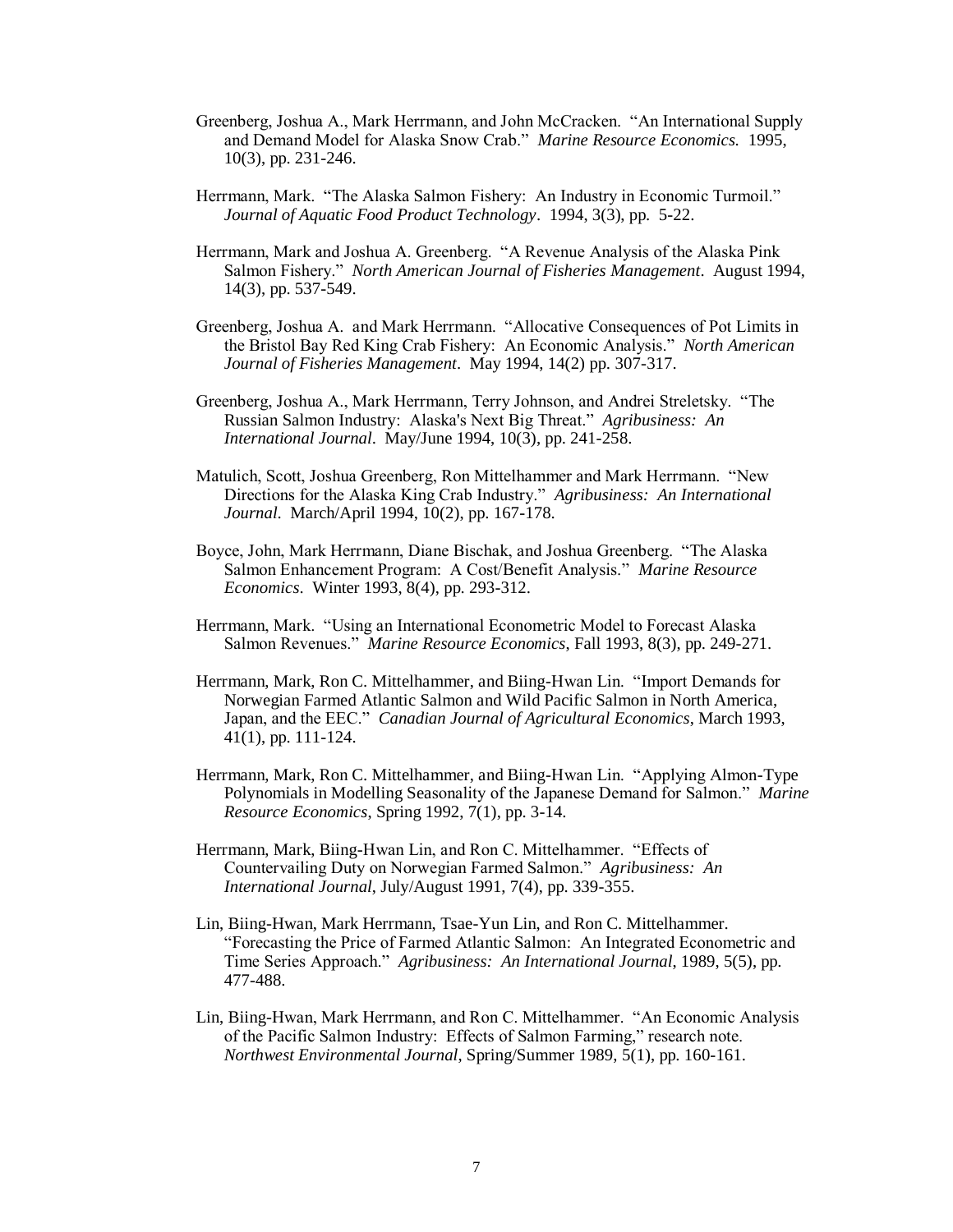Herrmann, Mark and Biing-Hwan Lin. "The Demand and Supply of Norwegian Atlantic Salmon in the United States and the European Community." *Canadian Journal of Agricultural Economics*, November 1988, 36(3), pp. 459-472.

## **REFEREED BOOK CHAPTERS**

- Criddle, Keith, Mark Herrmann, and Joshua Greenberg. "Territorial Use Rights: A Rights-Based Approach to Spatial Management." *Spatial Processes and Fisheries Management.* G.H. Kruse, N. Bez, A. Booth, M.W. Dorn, S. Hills, R.N. Lipcius, D. Pelletier, C. Roy, S.J. Smith, and D. Witherell eds. AK-SG-01-02, 2001.
- Natcher, Bill, Joshua Greenberg, and Mark Herrmann. "Economic Evaluation of Superexclusive Designation for the Summer Norton Sound Red King Crab Fishery." *High Latitude Crabs: Biology, Management, and Economics.* University Alaska Sea Grant eds. AK-SG 96-02 1996, pp. 153-165.
- Greenberg, Joshua A., and Mark Herrmann. "Economic Impacts of Pot Limits in the Bering Sea King Crab Fisheries." *Management Strategies for Exploited Fish Populations.* G. Kruse, D.M. Eggers, R.J. Marasco, C. Pautzke, and T.J. Quinn II eds. AK-SG 93-02, 1994, pp. 705-722.
- Herrmann, Mark, Ron C. Mittelhammer, and Biing-Hwan Lin. "An International Econometric Model for Wild and Pen-Reared Salmon." *Aquaculture: Models and Economics*, Ed. Upton Hatch and Henry Kinnucin, Westview Press, 1993, pp. 187- 216.

#### **OTHER REFEREED ARTICLES**

Herrmann, Mark, Biing-Hwan Lin, Ron C. Mittelhammer, and Joe Terry. *World Salmon Trade: Export/Import Statistics.* U.S. Department of Commerce, NOAA, Technical Memorandum NMFS F/NWC-181, April 1990.

#### **COMMERCIAL SOFTWARE**

Hamel, Charles, Mark Herrmann, Todd S. Lee, and Keith R. Criddle. "\$FISH: An Economic Assessment of Lower Cook Inlet Sort Fisheries: Developed for the Mineral Management Service, Coastal Marine Institute. February 2001.

#### **COMMERCIAL VIDEOS**

Herrmann, Mark. "Subsistence Whaling Session: IIFET 2000." Upstream Productions, Seattle, Washington, August, 2000, 2 hrs. 14 min.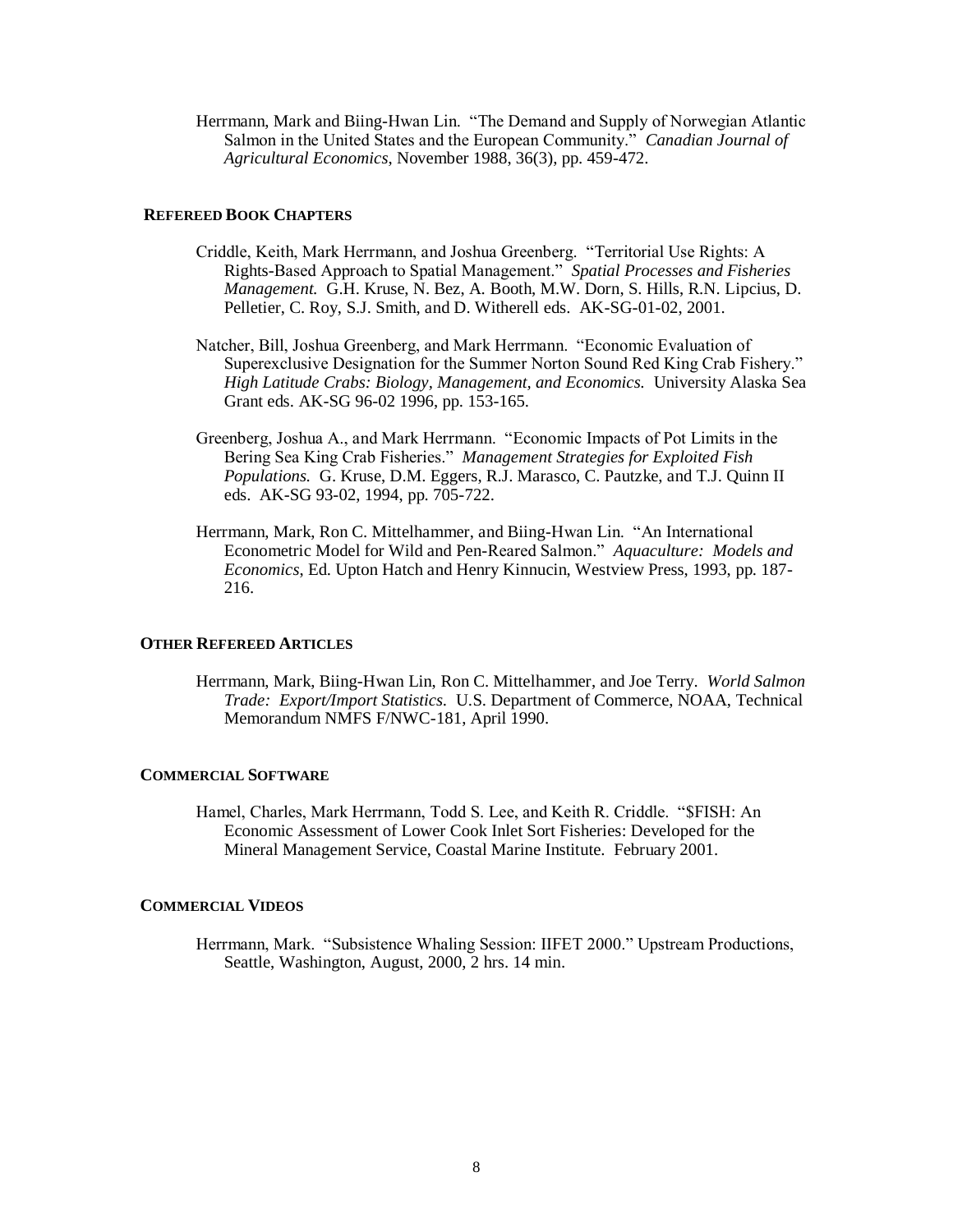#### **PROFESSIONAL PAPERS AND/OR PRESENTATIONS**

- Keith Criddle, Stephanie Warpinski, Mark Herrmann and Joshua Greenberg. "Alaska's Sablefish Fishery after IFQ Program Implementation – a Bioeconomic Analysis. North American Association of Fisheries Economists. NAAFE Forum 2017, March 22-24, 2017.
- Keith Criddle, Stephanie Warpinski, Mark Herrmann and Joshua Greenberg. "Alaska's Sablefish Fishery after IFQ Program Implementation – a Bioeconomic Analysis. North Pacific Marine Science Organization 2016 Annual Meeting, Poster Presentation, November 7-10, 2016.
- Herrmann, Mark. "University of Alaska Statewide Strategic Pathways for Management" Alaska State Society of CPAs, Fairbanks, Alaska, July 28, 2016.
- Herrmann Mark and Betty Jo Licata. "Integrating Academic Preparation and Professional Engagement." 2015 September Annual Accreditation Conference. Association to Advance Collegiate Schools of Business (AACSB International). Chicago, Illinois, Sept. 22, 2015.
- Herrmann, Mark. "Keynote Address". Firefighter Academy Graduation: Academy 15-5. University Alaska Fairbanks, August 21, 2015.
- Warpinski, Stephanie, Mark Herrmann, Keith Criddle and Joshua Greenberg. "Econometric Model for Alaska Sablefish." North American Association of Fisheries Economists, Sitka, Alaska, May 20, 2015.
- Herrmann, Mark. "The Meaning of the Fiscal Cliff to Today's College Student." Presented to the Golden Key international Honor Society, University of Alaska Fairbanks, Nov. 29, 2012.
- Herrmann, Mark. "Synthetic Modeling of Pacific Halibut." Presented to Biology 676 Modeling of High Latitude Global Change, University of Alaska Fairbanks, Dec 7, 2010.
- Herrmann, Mark. "The Role of SOM in Economic Development for Interior Alaska." Presented to Fairbanks Regional Economic Partnership, Fairbanks, Alaska, June 22, 2009.
- Criddle, Keith R. and Mark Herrmann. "A State Space Bioeconomic Model of Pacific Halibut," Presented at the fourth forum of the North American Association of Fisheries Economists (NAAFE), Merida, Mexico, March 27-30, 2007.
- Holzinger, Abby, Mark Herrmann and Keith R. Criddle. "A Statistical Analysis of the Effects of Chilean Farmed Coho Salmon and Sea-Run Rainbow Trout on High-Valued Alaskan Salmon," Presented at the fourth forum of the North American Association of Fisheries Economists (NAAFE), Merida, Mexico, March 27-30, 2007.
- Greenberg, Joshua and Mark Herrmann. "Alaska King and Snow Crab Markets: Effects of Foreign Competition." Presented to Alaska Crab Industry Forum, Seattle, Washington, October 16, 2006.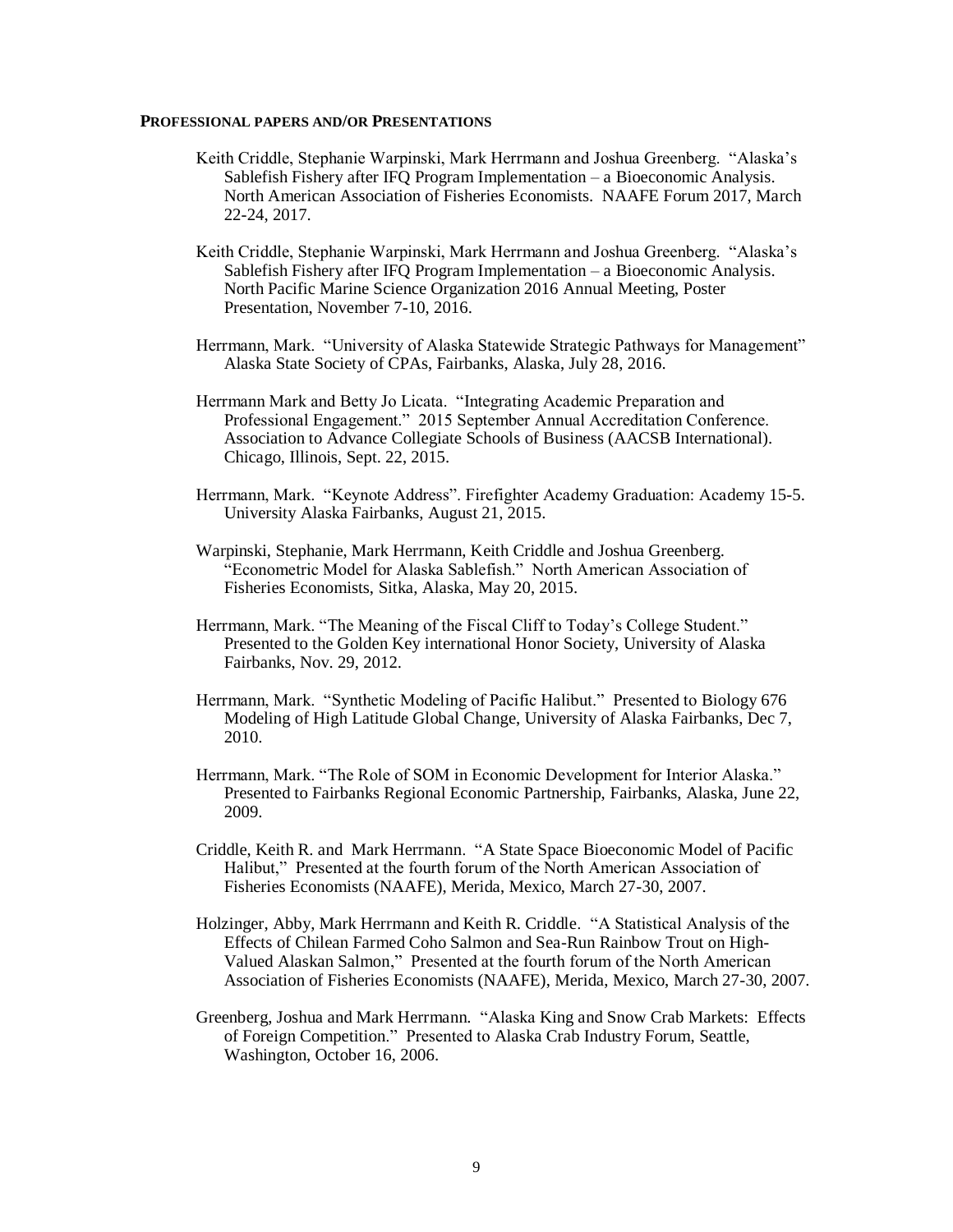- Greenberg, Joshua and Mark Herrmann. "Alaska Crab Markets: An Integrated Perspective." Presented to the North Pacific Council Crab Plan Team, Anchorage Alaska Sept 27-30, 2006.
- Greenberg, Joshua and Mark Herrmann. "Alaska Snow Crab Prices and Revenues." Presented at the Western Agricultural Economics Association Meetings, Anchorage, Alaska, June 28-30, 2006.
- Greenberg, Joshua and Mark Herrmann. "Factors Affecting Alaska Crab Prices." Presented before the Crab Plan Team, North Pacific Fishery Management Council, Seattle, Washington, Sept 7-9, 2005: pp. 14.
- Criddle, Keith and Mark Herrmann. "A State Space Bioeconomic Model of Pacific Halibut." Invited Paper. 135<sup>th</sup> Meeting of the American Fisheries Society, Anchorage, Alaska Sept 12-15, 2005.
- Herrmann, Mark and Keith Criddle. "Alaska Halibut Revenues, Transferable Quotas and Halibut Farming." Invited Paper. 135<sup>th</sup> Meeting of the American Fisheries Society, Anchorage, Alaska Sept 12-15, 2005.
- Criddle, Keith and Mark Herrmann. "A State Space Bioeconomic Model of Pacific Halibut." 2005 World Conference on Natural Resource Modeling, Arcata, California, June 14-17, 2005.
- Pei, Xu, Mark Herrmann, Lily Dong, Quentin S. Fong and Charles Crapo. "Exporting Salmon Powder to China: We have a Dream." Presented at the Pan-Pacific Conference in Anchorage Alaska, May 26-28, 2004.
- Herrmann, Mark. "The Alaska Salmon Industry in Turmoil: A Brief History of How We Got Here" Presented before the Legislative Salmon Task Force: Marketing Subcommittee, Juneau, Alaska September 5, 2002.
- Herrmann, Mark. "Economics and Sustainability: An Introduction." Remarks prepared for the Regional Resilience and Adaptation: An Interdisciplinary Graduate Education and Training Program, Fairbanks, Alaska, September 2, 2002.
- Hamel, Chuck, Joshua Greenberg, Mark Herrmann, and Hans Geier. "Risk Management in the Bristol Bay Salmon Fishery." Presented before the eleventh meeting of the International Institute of Fisheries Economics and Trade, Wellington, New Zealand, August 19-22, 2002.
- Greenberg, Joshua, Mark Herrmann, Hans Geier, and Charles Hamel. "Risk Management (Crop Insurance) for the Bristol Bay Commercial Salmon Fishery: Naknek Informational Transfer." Naknek, Alaska, June 16, 2001.
- Greenberg, Joshua, Mark Herrmann, Hans Geier, and Charles Hamel. "Risk Management (Crop Insurance) for the Bristol Bay Commercial Salmon Fishery: Dillingham Informational Transfer." Dillingham, Alaska, June 15, 2001.
- Greenberg, Joshua, Mark Herrmann, Hans Geier, and Charles Hamel. "Risk Management (Crop Insurance) for the Bristol Bay Commercial Salmon Fishery: Anchorage Informational Transfer." Anchorage, Alaska, May 16, 2001.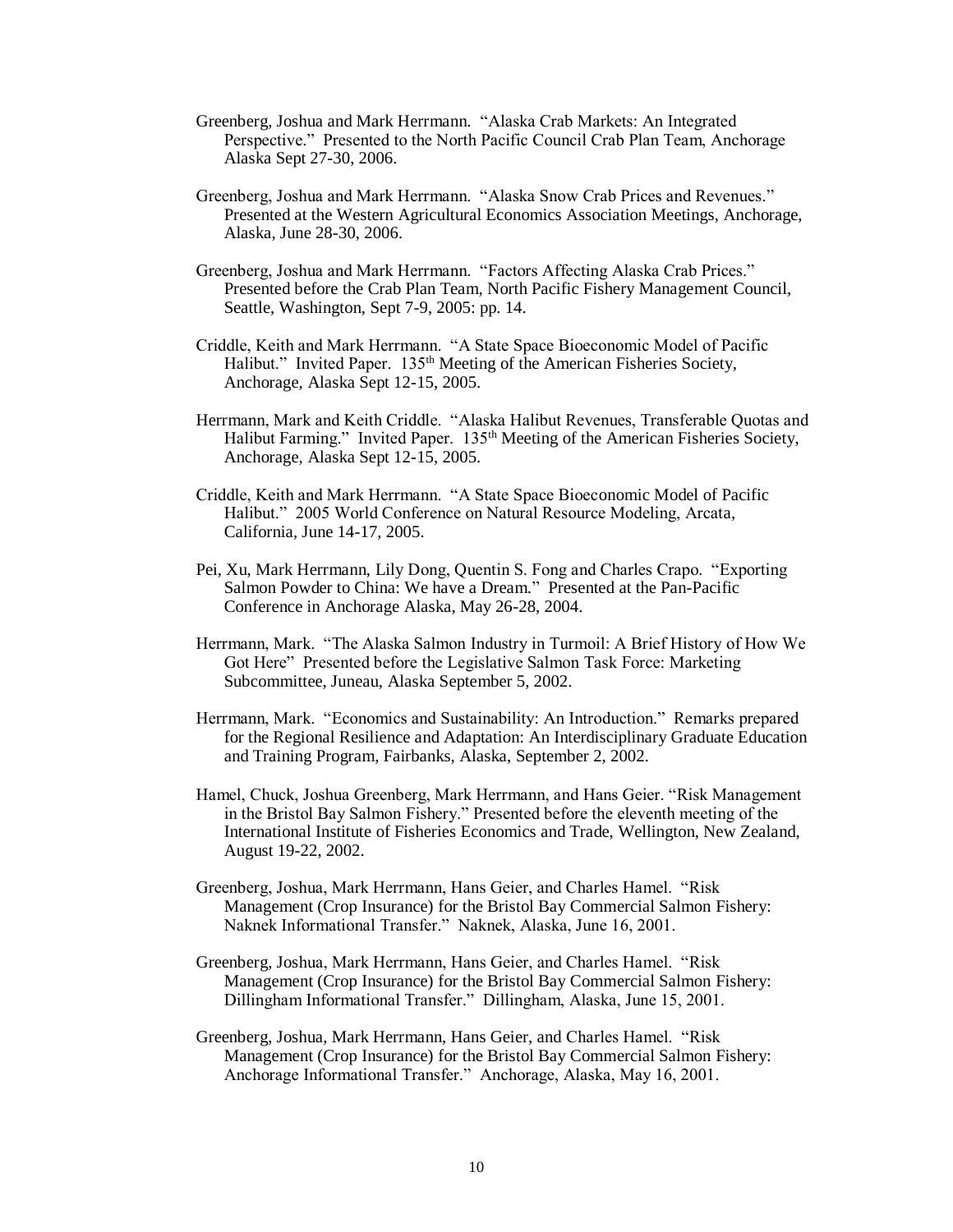- Greenberg, Joshua, Mark Herrmann, Hans Geier, and Charles Hamel. "Wild Salmon Risk Management in Bristol Bay Alaska: An Initial Examination." Presented at the First Meeting of the North American Association of Fisheries Economists, New Orleans, Louisiana, April 1-4, 2001.
- Criddle, Keith, Mark Herrmann, and Charles Hamel. "Evaluating the Economic Consequences of Proposed Management Actions in the Alaska Charter Halibut Fishery." Presented at the First Meeting of the North American Association of Fisheries Economists, New Orleans, Louisiana, April 1-4, 2001.
- Herrmann, Mark, Keith. R. Criddle, S.Todd Lee, and Charles Hamel. "Participation Decisions, Compensating Variations, and the Regional Economic Impact of Sportfishing." American Fisheries Society-Bonneville Chapter, St. George, Utah, February 22, 2001.
- Herrmann, Mark, S. Todd Lee, Keith R. Criddle, and Charles Hamel. "Results of a Survey of Participants in the Lower and Central Cook Inlet Halibut and Salmon Sport Fishery." Presentation at the 2000 Alaska Chapter American Fisheries Society meeting, Fairbanks, Alaska, November 13-16 2000.
- Lee, Todd S., Mark Herrmann, Keith R. Criddle, and Charles Hamel. "Modeling the Economic Effect of Fishery Attributes on Participation Rates: The Kenai Peninsula Marine Sport Fishery." Presentation at the 2000 Alaska Chapter American Fisheries Society meeting, Fairbanks, Alaska, November 13-16 2000.
- Hamel, Chuck Mark Herrmann, S. Todd Lee, Keith R. Criddle, and Hans Geier. "Linking Sportfishing Trip Attributes, Participation Decisions, and Regional Economic Impacts in Lower and Central Cook Inlet, Alaska." Presentation at the 2000 Alaska Chapter American Fisheries Society Meeting, Fairbanks, Alaska, November 13-16 2000.
- Herrmann, Mark, Keith R. Criddle, S. Todd Lee, and Charles Hamel. "An Economic Evaluation of the Demand for Marine Sport Fisheries in the Lower Cook Inlet." Presentation at the 2000 Alaska Chapter American Fisheries Society Meeting, Fairbanks, Alaska, Nov. 13-16 2000.
- Hamel, Charles, Mark Herrmann, Todd S. Lee, and Keith R. Criddle. "An Economic Discussion of the Marine Sport Fisheries in Lower Cook Inlet." Presented before the tenth meeting of the International Institute of Fisheries Economics and Trade, Corvallis, Oregon, July 10-24, 2000.
- Lee, Todd S., Mark Herrmann, Chuck Hamel, and Keith R. Criddle. "The Effect of Fishery Participation Rates: The Kenai Peninsula Marine Sport Fishery." Western Agricultural Economics meeting, Vancouver, British Columbia, Canada, July 2000.
- Giraud, Kelly and Mark Herrmann. "An Investigation into Travel Cost Measurement." Presented at the WCC 133 meetings in Hawaii, February 26 – March 1, 2000.
- Lee, Todd S., Mark Herrmann, Chuck Hamel, and Keith R. Criddle. "Using State Preference Data to Forecast Changes in Participation Rates." NMFS Economics and Social Science Workshop, La Jolla, California, February. 22-24, 2000.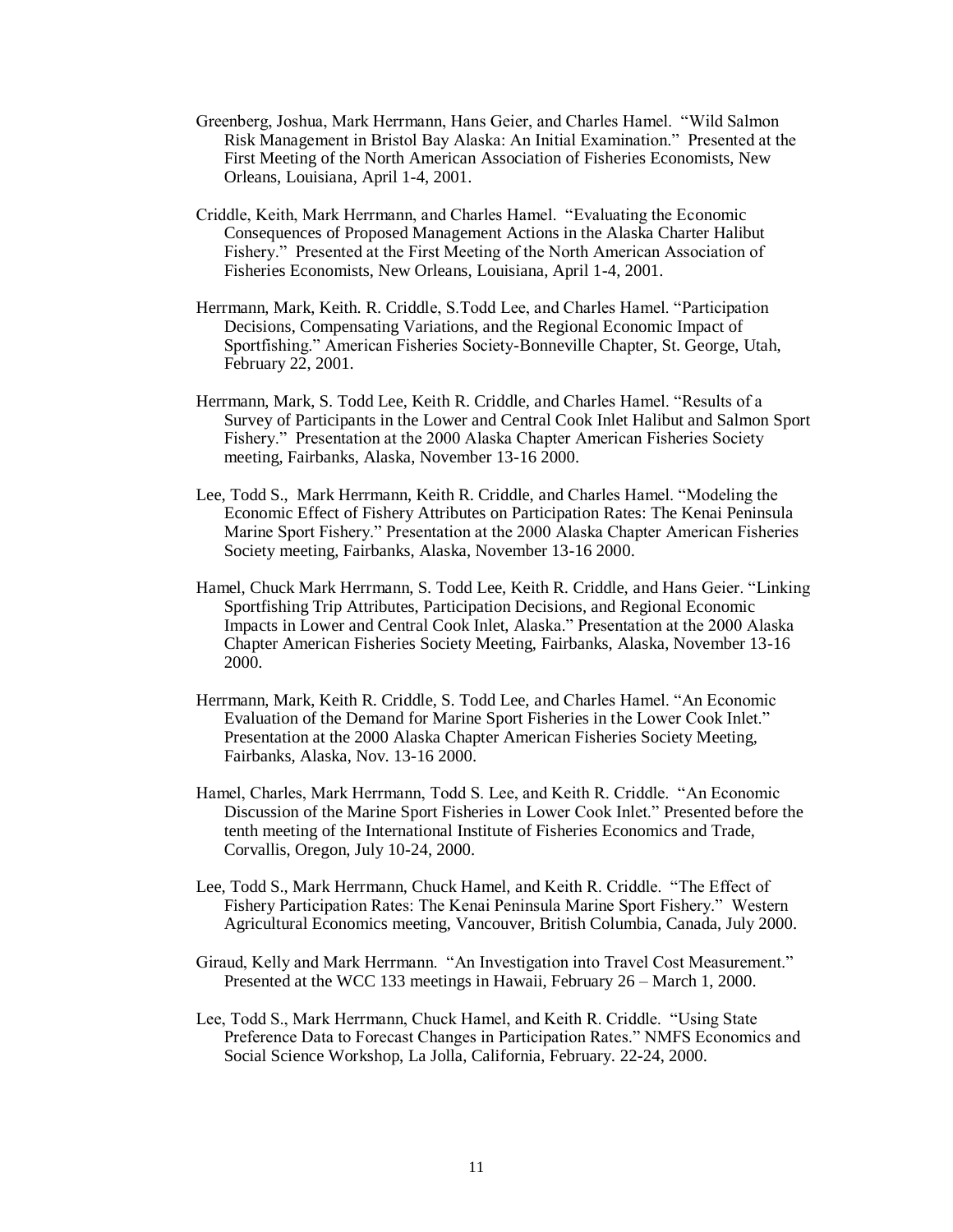- Herrmann, Mark. "An Economic Assessment of the Sport Fisheries for Halibut and Chinook and Coho Salmon in Lower Cook Inlet. Report to the Mineral Management Service TSC Meeting, Fairbanks, Alaska, February 2000.
- Herrmann, Mark. *Environmental Assessment/Regulatory Impact Review/Initial Regulatory Flexibility Analysis for a Regulatory Amendment to Implementation Under Guideline Harvest Level and/or Moratorium for Halibut in Areas 2C and 3A.*  Testimony to the Scientific and Statistical Committee, North Pacific Fisheries Management Council, Anchorage, Alaska, December 7, 1999.
- Criddle, Keith, Mark Herrmann, and Joshua Greenberg. "Territorial Use Rights: A Rights Based Approach to Spatial Management." Presented at the Lowell Wakefield International Fisheries Symposium, Anchorage, Alaska, October 29, 1999.
- Herrmann, Mark. "An Economic Assessment of the Marine Sport Fisheries in Lower Cook Inlet." Report to the Mineral Management Service TSC Meeting – Fairbanks, Alaska, February 23, 1999.
- Herrmann, Mark. "Top 10 Pitfalls of Doing Fishery Research: Some Personal Observations from Alaska." Delivered at the WCC 109 Seafood Marketing Coordinating Committee Meeting, Seattle, Washington, February 8-9, 1999.
- Herrmann, Mark and Charles Hamel. "An Economic Assessment of the Marine Sport Fisheries in Lower Cook Inlet." Report to the Mineral Management Service Information Transfer Meeting, Alaska OCE Region, Anchorage, Alaska, January 19- 21, 1999.
- Herrmann, Mark. "Comments on Proposed Buyback of Licenses for the Crab Fisheries of BSAI by the C.R.A.B. Group." Minutes of the BSAI Crab Plan Team, North Pacific Fisheries Management Council, August 20, 1998.
- Greenberg, Joshua A. and Mark Herrmann. "Potential Economic Implications of More Restrictive Pot Limits in the Bristol Bay Red King Crab Fishery." Report to the Board of Fish and final testimony before the Alaska Board of Fisheries, Anchorage, Alaska August 26, 1997.
- Herrmann, Mark, Joshua A. Greenberg, and Keith Criddle. "Proposed Pot Limits for the Adak Brown King Crab Fishery." Testimony Before the Alaska Board of Fisheries, Anchorage, Alaska, March 9, 1997.
- Herrmann, Mark. "Estimated Revenue Increases In Canadian Landed Pacific Halibut Due to the IVQ Program." Presented at American Fisheries Society Alaska Chapter Annual Meeting, Fairbanks, Alaska, November 18-21, 1996.
- Natcher, Bill, Joshua Greenberg, and Mark Herrmann. "Economic Evaluation of Superexclusive Designation for the Summer Norton Sound Red King Crab Fishery." Presented at the Lowell Wakefield International Fisheries Symposium, Anchorage, Alaska, October 11-13, 1995.
- Criddle, Keith R., Mark Herrmann, Joshua A. Greenberg, and Erika Feller. "Estimated Economic Impacts of Potential Policy Changes Affecting the Total Allowable Catch for Alaska Pollock." Presented at the fourteenth Pacific Coast Resource Modeling Conference, Juneau, Alaska, June 13-15, 1995.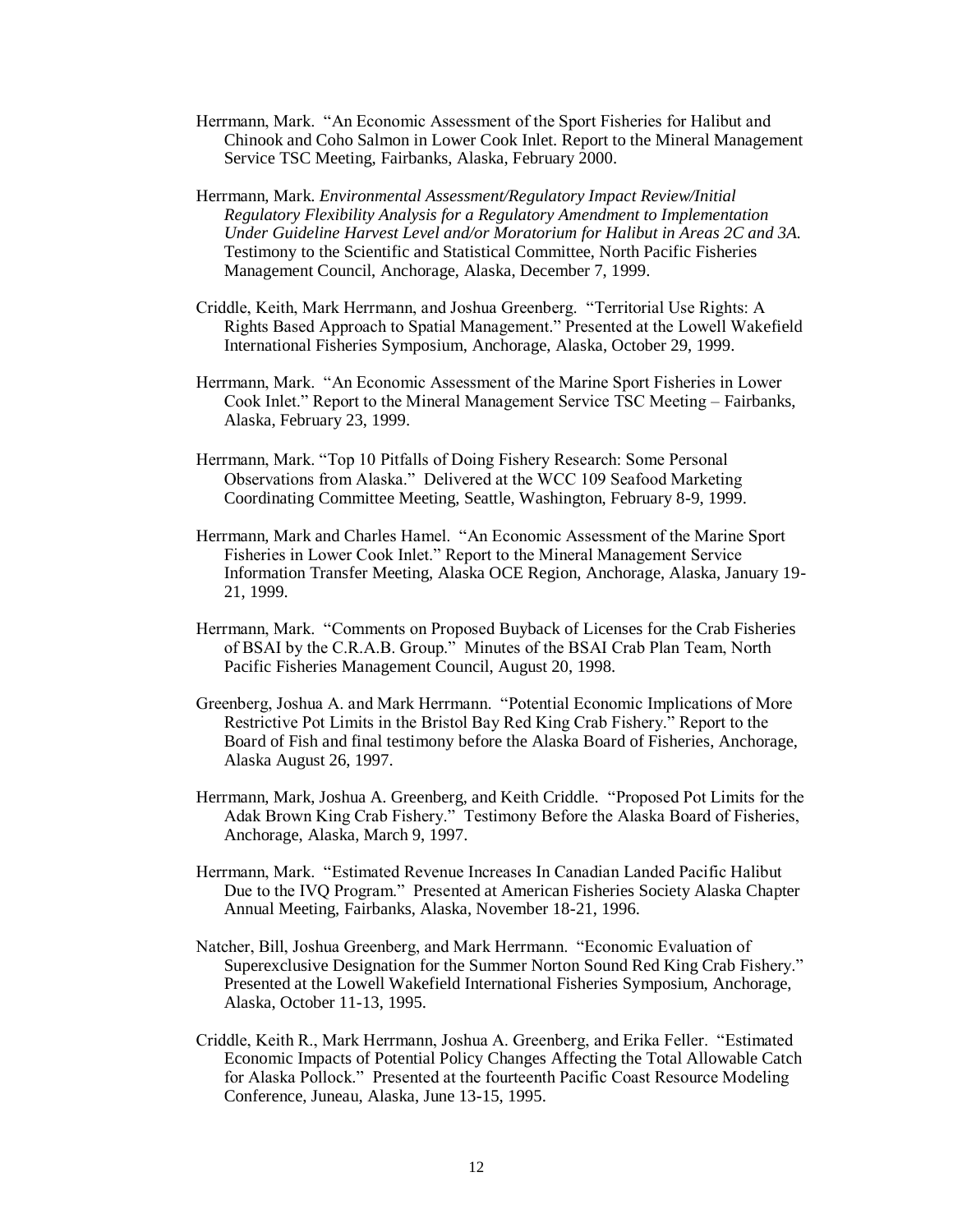- Herrmann, Mark. "Global Factors Affecting U.S. Salmon Prices: A Look Forward." Keynote speech at the Annual Alaska Cold Storage Employers Group Meetings, Maui, Hawaii, February 23-27, 1994.
- Herrmann, Mark. "The Growing Need for Economic Analysis in Fisheries Management." Invited paper presented to the American Fisheries Society Alaska Chapter, Fairbanks, Alaska, November 16-18, 1993.
- McCracken, Jon, Joshua A. Greenberg, and Mark Herrmann. "An Econometric Model of the International Market for Alaska Snow Crab." Invited paper presented at the 123rd annual meeting of the American Fisheries Society, Portland, Oregon, August 29 - September 2, 1993.
- Herrmann, Mark. "Using an International Econometric Model to Forecast Alaska Salmon Revenues." Invited paper presented at the International Conference on Fisheries Economics, Solstrand, Norway, May 26-28, 1993.
- Boyce, John, Mark Herrmann, Diane Bischak, and Joshua Greenberg. "The Alaska Salmon Enhancement Program: A Cost/Benefit Analysis." Invited paper presented at the International Conference on Fisheries Economics, Solstrand, Norway, May 26- 28, 1993.
- Herrmann, Mark. "A Cost Benefit Analysis of the Alaska Salmon Program." Invited presentation at the Innovations in Fisheries Management Meeting, Norwegian School of Economics and Business, Bergen, Norway, May 24-25, 1993.
- Geier, Hans T., Joshua Greenberg, and Mark Herrmann. "Commercial and Subsistence Fisheries in Alaska: Regional Conflict within a Multiple Use Resource." Presented at the 32nd annual meeting of the Western Regional Science Foundation, Maui, Hawaii, February 20-26, 1993.
- Herrmann, Mark. "The Future of the Alaska Salmon Enhancement Programs: An Economic Analysis." Invited presentation before the Alaska student chapter of the American Fisheries Society, Fairbanks, Alaska, February 17, 1993.
- Herrmann, Mark. "Should the State of Alaska Continue to Fund the Salmon Enhancement Program at Its Current Level? Some Comments." Invited presentation before the U.S. Department of Fish and Wildlife at the Luncheon Lecture Series, Fairbanks, Alaska, December 3, 1992.
- Greenberg Joshua A. and Mark Herrmann. "Economic Impacts of Pot Limits in the Bering Sea King Crab Fisheries." Presented at the Lowell Wakefield International Fisheries Symposium, Anchorage, Alaska, October 21-25, 1992.
- Herrmann, Mark and Joshua Greenberg. "Why 1991 Alaska Salmon Prices Crashed." Presented at the Sixth Conference of the International Institute of Fisheries Economics and Trade, Paris, France, July 5-9, 1992.
- Greenberg, Joshua A., Scott Matulich, and Mark Herrmann. "The Alaska King Crab Industry—An Industry in Transition." Presented at the Sixth Conference of the International Institute of Fisheries Economics and Trade, Paris, France, July 5-9, 1992.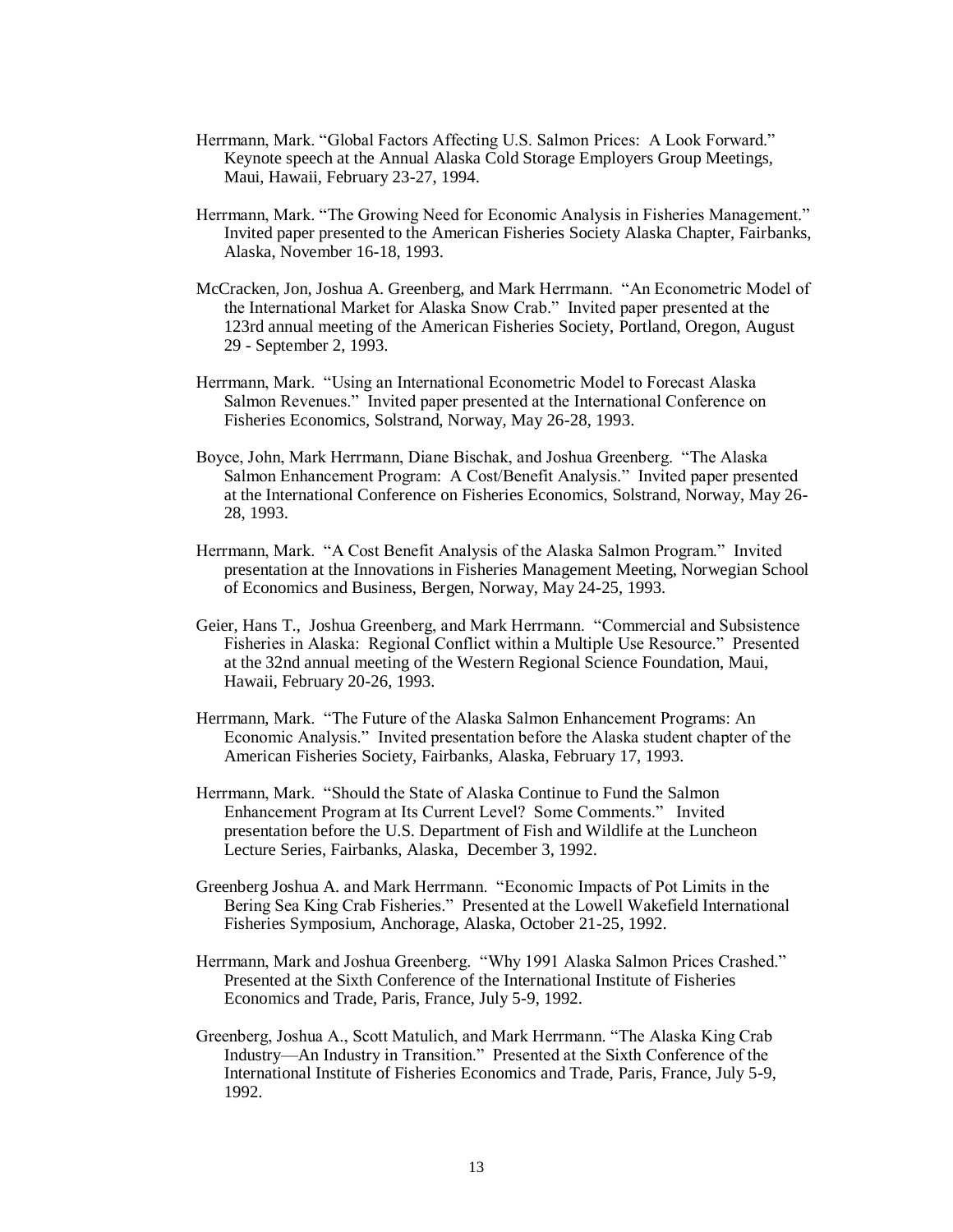- Geier, Hans T., Joshua Greenberg, and Mark Herrmann. "Subsistence Fisheries in Alaska: Conflicts Within a Multiple Use Resource." Presented at the Sixth Conference of the International Institute of Fisheries Economics and Trade, Paris, France, July 5-9, 1992.
- Joshua A. Greenberg, Mark Herrmann, and Paul Hooker. "Economic Impacts of Alternative Pot Limits for King and Opilio Crab Fishermen." Testimony before the Board of Fisheries, Anchorage, Alaska, March 3, 1992.
- Joshua A. Greenberg, Mark Herrmann, and Paul Hooker. "Economic Impacts of Alternative Pot Limits for Crab Fishermen. Invited presentation before the Kodiak Shellfish Advisory Committee, Kodiak, Alaska, February 27, 1992.
- Joshua A. Greenberg, Mark Herrmann, and Paul Hooker. "Economic Impacts of Alternative Pot Limits in the Bering Sea and Aleutian Islands King and Tanner Crab Fisheries." Invited presentation at the Alaska Department of Fish and Game Luncheon Seminar Series, Juneau, Alaska, February 21, 1992.
- Herrmann, Mark. "Alaska Sea Grant Involvement in Fisheries Economics: Current Issues and Concerns." Invited testimony at the Pacific Fisheries Legislation Task Force, Kenai, Alaska, September 19-20, 1991.
- Herrmann, Mark. "The Salmon Price Drop of the 90s: Consumer Gain, Alaskan Pain." Invited presentation at the Southwest Alaska Municipal Conference, Kodiak, Alaska, September 5-8, 1991.
- Herrmann, Mark, and Ron C. Mittelhammer. "An International Econometric Model for Wild and Farmed Salmon." Invited paper presented at the 22nd annual meeting of the World Aquaculture Society, San Juan, Puerto Rico, June 16-21, 1991.
- Mittelhammer, Ron. C. and Mark L. Herrmann. "How do the Checkbooks Balance? A Review of Some Facts About the Demand and Prices of Fresh/Frozen Salmon in the United States." Invited paper presented at the Alaska Fish Conference Exposition, Anchorage, Alaska, November 25-28, 1990.
- Herrmann, Mark. "Some Observations on the Demand for Farmed Atlantic Salmon and Effects on North American Commercial Pacific Salmon Fisheries." Invited paper presented at the Aquaculture: Current Issues and Prospects seminar series at Washington State University, Pullman, Washington, December 11, 1989.
- Herrmann, Mark, Ron C. Mittelhammer, and Biing-Hwan Lin. "Applying Almon-Type Polynomials in Modelling Seasonality of Demand: The Case of the Japanese Demand for Salmon." Presented at the American Agricultural Economics Association Annual Meeting, Baton Rouge, Louisiana, 30 July to 2 August 1989.
- Lin, Biing-Hwan, Mark Herrmann, Tsae-Yun Lin, and Ron C. Mittelhammer. "Future Price of Farmed Atlantic Salmon." Presented at the American Agricultural Economics Association Annual Meeting, Baton Rouge, Louisiana, July 30 to August 2, 1989.
- Lin, Biing-Hwan, Mark Herrmann, Tsae-Yun Lin, and Ron C. Mittelhammer. "Forecasting the Price of Farmed Atlantic Salmon." Invited paper presented at the 64th Annual Western Economics Association International Conference, Lake Tahoe, California, June 18-22, 1989.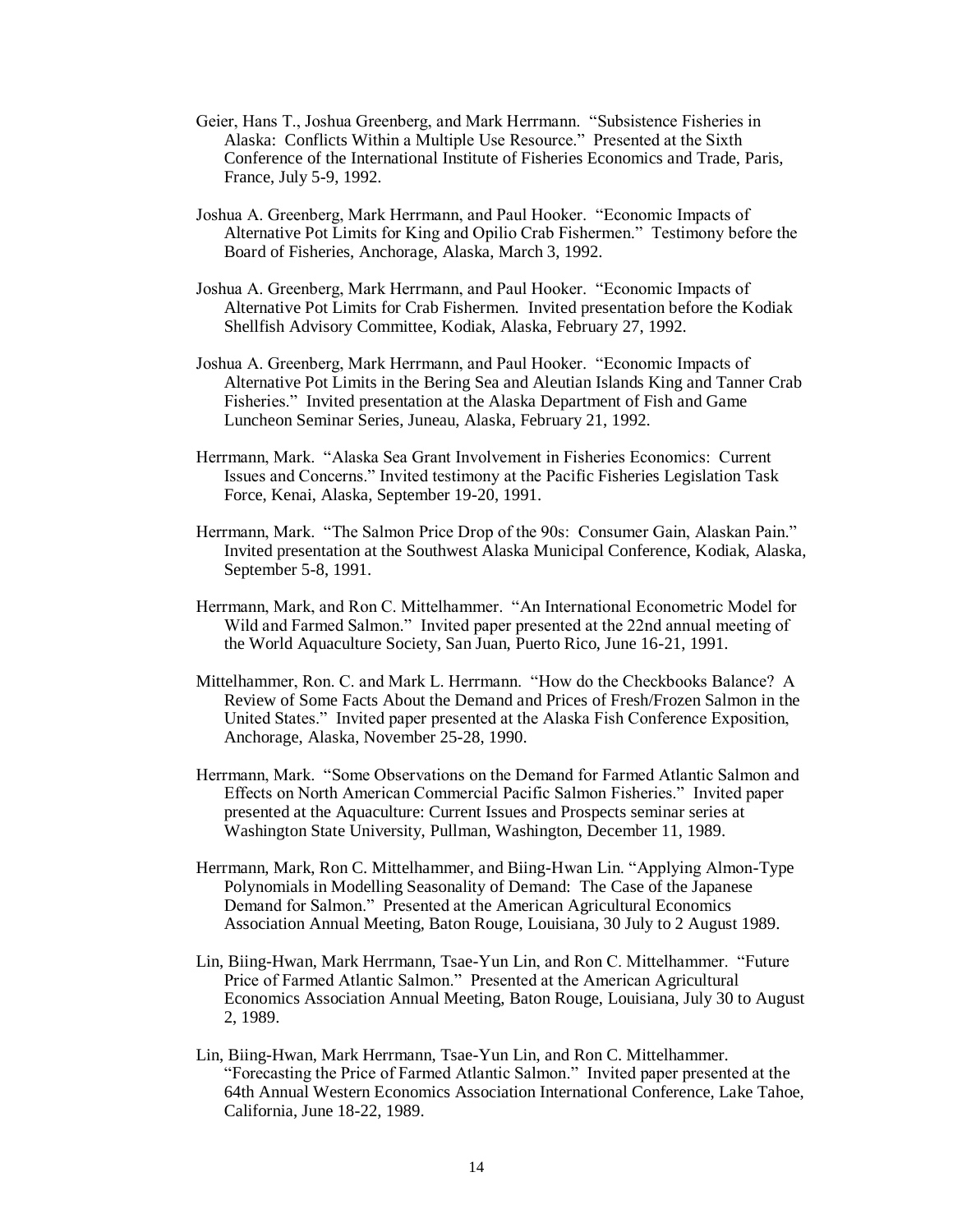- Lin, Biing-Hwan, Mark Herrmann, Tsae-Yun Lin, and Ron C. Mittelhammer. "Effects of Exchange Rates and Supply on the Forecasted Price of Farmed Atlantic Salmon." Invited paper presented at the Salmon Marketing Workshop at Simon Fraser University, British Columbia, Canada, May 15-19, 1989.
- Lin, Biing-Hwan, Mark Herrmann, Tsae-Yun Lin, and Ron C. Mittelhammer. "Future Supply and Price of Norwegian Atlantic Salmon." Invited paper presented at the Aquaculture International Congress, Vancouver, British Columbia, Canada, September 6-9, 1988.
- Herrmann, Mark and Biing-Hwan Lin. "The Demand and Supply of Norwegian Atlantic Salmon in the United States and the European Community." Paper presented at the American Agricultural Economics Association annual meeting, Knoxville, Tennesee, July 31 - August 3, 1988.
- Herrmann, Mark and Biing-Hwan Lin. "The Demand and Supply of Norwegian Atlantic Salmon in the United States and the European Community." Paper presented at the Fourth Conference of the International Institute of Fisheries Economics and Trade, Esbjerb, Denmark, August 6-10, 1988.
- Lin, Biing-Hwan and Mark Herrmann. "An Economic Analysis of Atlantic Salmon Markets." Paper presented at the Symposium of Markets for Seafood and Aquaculture Products, Charleston, South Carolina, August 16-21, 1987.

#### **OTHER PUBLICATIONS**

- Herrmann, Mark, Barbara Bolson, Julie Bonney, Roxie Dinstel, Frank Kelty, Kris Norosz, Greg Simpson, Jeff Stephan, Arliss Sturgulewski, and Kate Sullivan. *FITC Review Committee Final Report to the Chancellor.* June 13, 2011. pp. 24.
- Criddle, Keith and Mark Herrmann. "A Global Analysis of Salmon Prices: How Low Can They Go? Final report prepared for Alaska Sea Grant, March 10, 2011. pp. 3.
- Murray, Patrick, Peter Bechtel and Mark Herrmann. "A Cursory Economic Discussion of Producing and Selling Organic Fish Fertilizer made from Alaska Seafood." Final report prepared for the Alaska Sea Grant College Program. November 8, 2007: pp. 16.
- Greenberg, Joshua and Mark Herrmann. "Market Models for Alaska Snow Crab and King Crab: The Affects of Foreign Competition. *Bering Seas Aleutian Islands SAFE.* Alaska Department of Fish and Game. Chapter 8. September, 2006.
- Greenberg, Joshua and Mark Herrmann. "Alaska Crab Market Models." *Bering Seas Aleutian Islands SAFE.* Alaska Department of Fish and Game. Chapter 8. September, 2005.
- Herrmann, Mark and Joshua Greenberg. "Modeling Price Formation for Alaska Crab: Focus on Crab Rationalization" Final report prepared for ADFG, Juneau Alaska, Sept 6, 2005, pp. 8.
- Herrmann, Mark. "Alaska Salmon Powder Results from a Taste Test in China." Prepared for Alaska Sea Grant to pass along to Senator Murkowski's office. June 30, 2005, pp.2.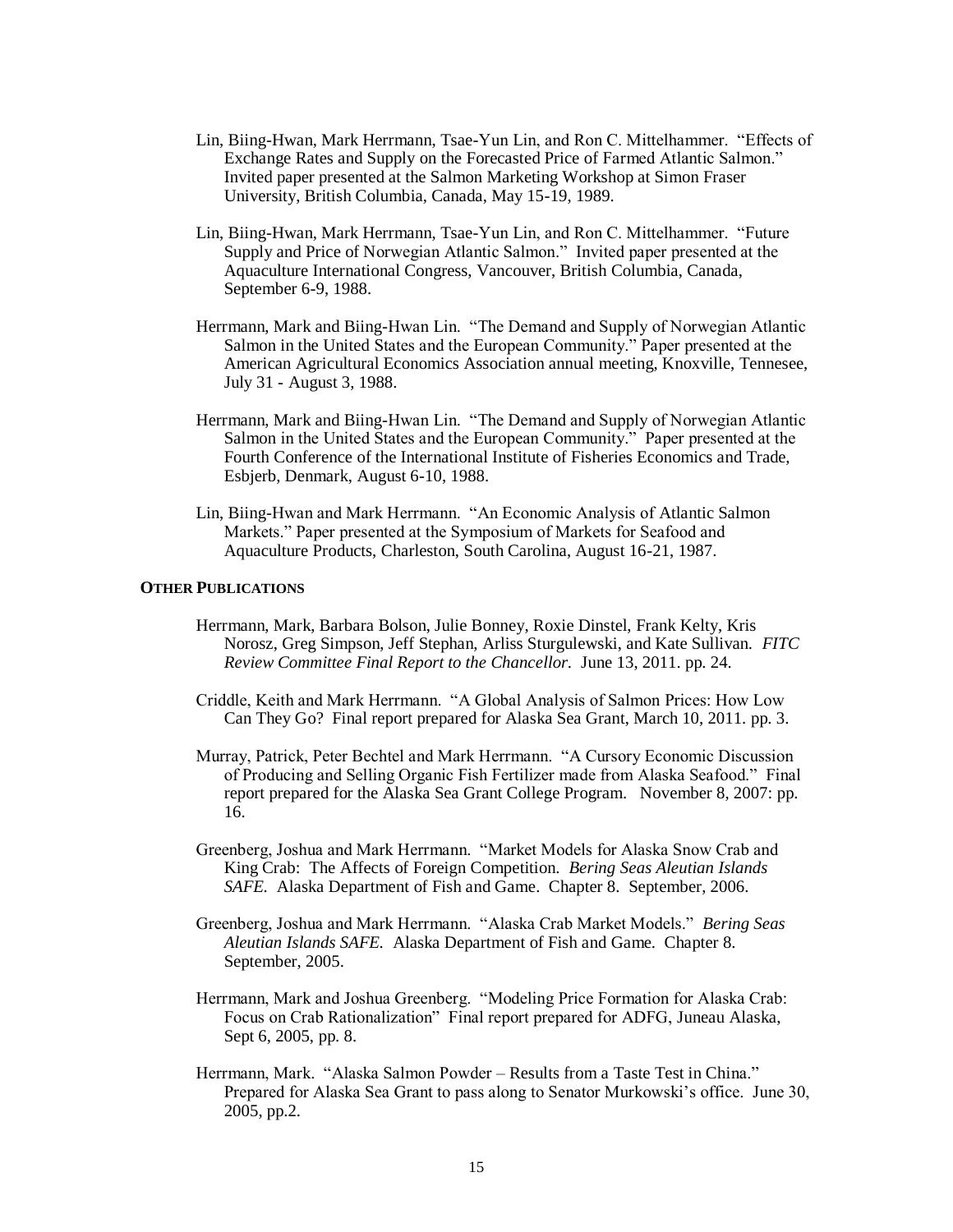- Herrmann, Mark and Keith Criddle. "A Revenue Analysis of the Pacific Halibut Commercial Fishery: Proposed Changes in Season Length." Prepared for the National Marine Fishery Service. January 31, 2005: pp. 5.
- Herrmann, Mark. "How to Derive a Quick and Dirty Inverse Demand and Total Revenue Curves: Alaska Pacific Halibut. Prepared for the National Marine Fishery Service. November 10, 2005: pp. 30.
- Criddle, Keith and Mark Herrmann. "An Economic Analysis of the Pacific Halibut Commercial Fishery." Final Report to Alaska Sea Grant College Program, September 17, 2004: 68 pages.
- Herrmann, Mark, Pei Xu, Lily Dong, Quentin Fong, and Charles Crapo. "A Project Report on the Market of Salmon Protein Concentrate in China." report submitted to the Alaska Sea Grant College Program, Project No. RR/03-02, Aug. 2004, 38 pages.
- Herrmann, Mark, Joshua Greenberg, Charles Hamel, and Hans Geier. **"**Regional Economic Impact Assessment of the Alaska Snow Crab Fishery Integrated with an International Snow Crab Market Model." Final Report to the Alaska Department of Fish and Game and the Cooperative Institute for Arctic Research. March 4, 2004: 338 pages.
- Herrmann, Mark, Joshua Greenberg, Hans Geier and Charles Hamel. "Regional Economic Impact of the Bering Sea/Aleutian Islands Crab Fisheries: Snow Crab Market Model." Final Report to the Cooperative Institute for Arctic Research." March 4, 2004: 3 pages.
- Herrmann, Mark and Joshua Greenberg. "Regional Economic Impact Assessment of the Alaska Snow Crab Fishery" Final Report to the Alaska Department of Fish and Game. March 4, 2004: 43 pages.
- Hamel, Charles, Mark Herrmann, Todd S. Lee, and Keith R. Criddle. "An Economic Discussion of the Marine Sport Fisheries in Central and Lower Cook Inlet." Proceedings from IIFET 2000, Microbehavior and Macroresults, November 2001.
- Greenberg, Joshua, Mark Herrmann, Hans Geier, and Charles Hamel. "Wild Salmon Risk Management in Bristol Bay: Draft Final Report to the Risk Management Agency of the United States Department of Agriculture, October 11, 2001: 326 pages.
- Herrmann, Mark, Todd S. Lee, Charles Hamel, and Keith R. Criddle. "An Economic Assessment of the Sport Fisheries for Halibut, Chinook and Coho Salmon in Lower Cook Inlet. Final Report to the Mineral Management Service, Coastal Marine Institute, April 2001, 135 pages.
- Hamel, Charles, Mark Herrmann, Todd S. Lee, and Keith R. Criddle. "\$FISH: An Economic Assessment of Lower Cook Inlet Sort Fisheries: Software and Manual. Developed for the Mineral Management Service, Coastal Marine Institute. April 2001, 11 pages.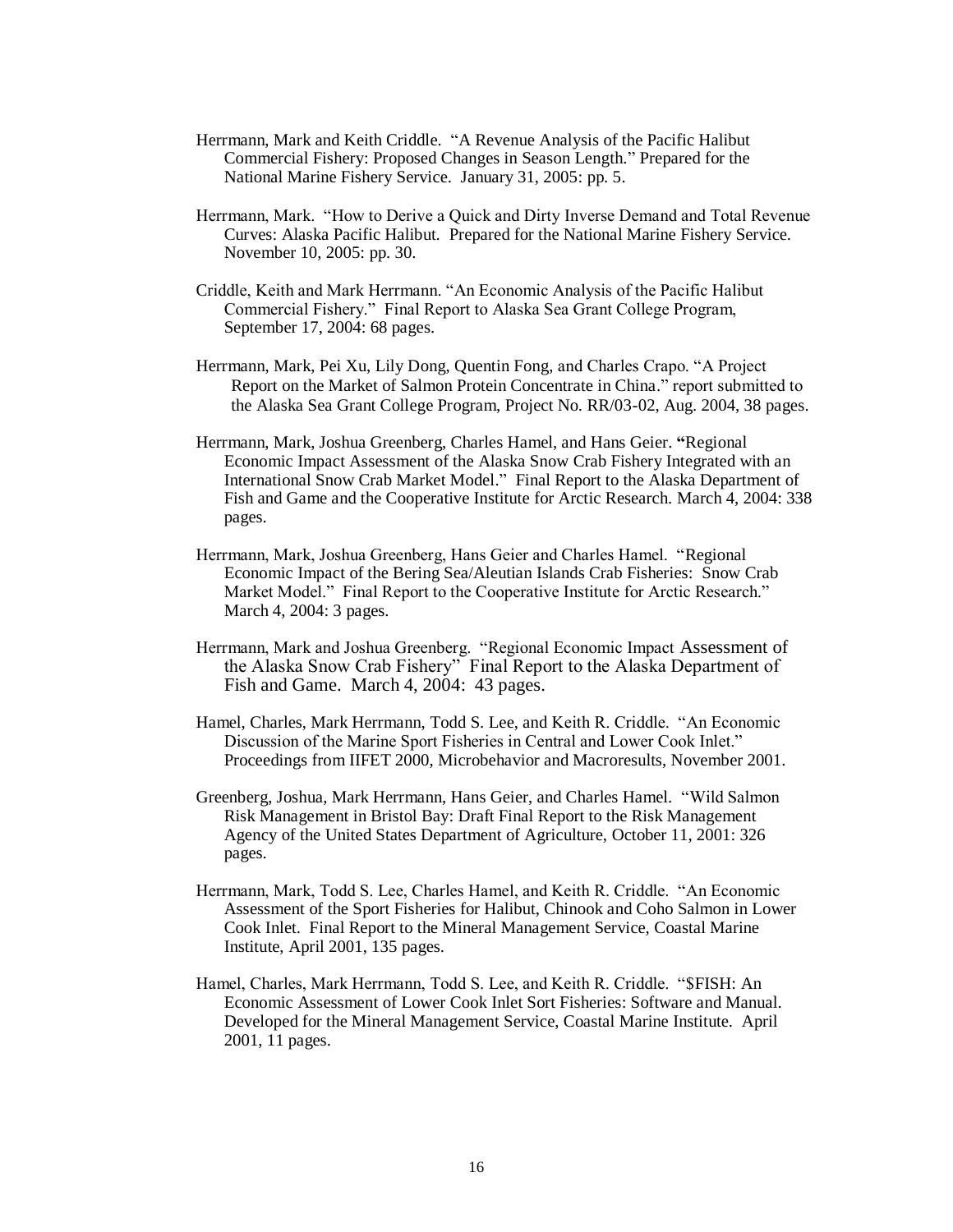- Greenberg, Joshua, Mark Herrmann, Hans Geier and Charles Hamel. "A Description of the Bristol Bay Sockeye Fishery." Report to the United States Department of Agriculture. DRM working paper #03.01.090158, March 2001, 47 pages.
- Criddle, Keith, Mark Herrmann, and Joshua Greenberg. "Territorial Use Rights: A Rights-Based Approach to Spatial Management." Final report to the Alaska Department of Fish and Game, February 23, 2001.
- Giraud, Kelly and Mark Herrmann . "An Investigation Into Travel Cost Measurement". Proceedings from the WCC 133 annual meeting, Hawaii, 2000.
- Herrmann, Mark. "The Relationship Between Exvessel Revenue and Halibut Quota: Some Observations." Appendix 3 of *Environmental Assessment/Regulatory Impact Review/Initial Regulatory Flexibility Analysis for a Regulatory Amendment to Implementation Under Guideline Harvest Level and/or Moratorium for Halibut in Areas 2C and 3A.* North Pacific Fisheries Management Council, Anchorage, Alaska December 1999.
- Herrmann, Mark. "Top 10 Pitfalls of Doing Fishery Research: Some Personal Observations from Alaska." *Seafood Marketing and the Management of Marine and Aquacultural Resources.* Proceedings of the WCC 109 Seafood Marketing Coordinating Committee Meeting, Corvallis, Oregon, June 1999.
- Giraud and Herrmann. "Demand Analysis and Visitor Preferences for the Chena River Recreation Area." Prepared for the Division of Parks and Outdoor Recreation, State of Alaska Department of Natural Resources. May 20, 1999.
- Lee, Todd, Isaac Wedin, Keith Criddle, Mark Herrmann, and Joshua Greenberg. "Summary of Angler Survey: Saltwater Sport Fishing off the Kenai Peninsula, Alaska." Prepared for the Alaska Sea Grant as partial fulfillment of Alaska Sea Grant Award #98-403 R14-17. December 1998: 56 pages.
- Natcher, Bill, Joshua Greenberg, and Mark Herrmann. "Impact Analysis of Changes in Fishery Regulations: The Case of Super-Exclusive Designation in the Norton Sound Red King Crab Fishery." Final report prepared for the Alaska Department of Fish and Game, Juneau Alaska, December 1997, 65 pages.
- Herrmann, Mark and Joshua A. Greenberg. "Potential Economic Implications of More Restrictive Pot Limits in the Bristol Bay Red King Crab Industry." Final report prepared for the Alaska Department of Fish and Game, Juneau Alaska, August 1997, 119 pages.
- Greenberg, Joshua A., Mark Herrmann, and Keith Criddle. "An Economic Discussion of Proposed Pot Limits for the Adak Brown King Crab Fishery." Final report prepared for the Alaska Department of Fish and Game, Juneau, Alaska, 1996, 75 pages.
- Greenberg, Joshua A., Mark Herrmann, and Nina Mollett. "Economic Considerations of Alternative Management Measures in the Alaska Red King Crab and Snow Crab Fisheries." Final report prepared for the National Marine Fisheries Service, SK Award #NA36FD0178-01, Juneau, Alaska, 1996 238 pages.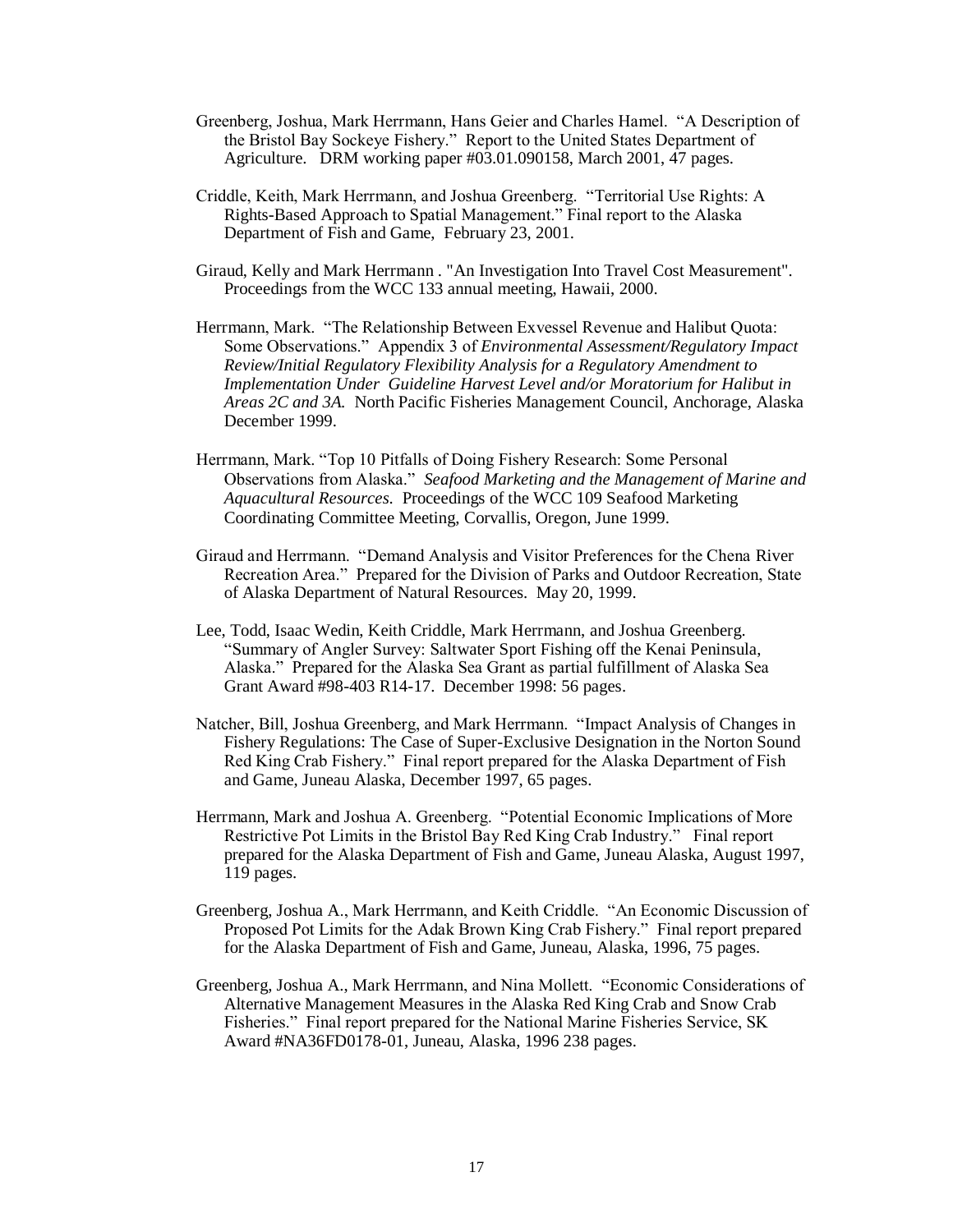- Herrmann, Mark and Quing-Ling Zhang. "Exvessel Price Determination of the Alaska Sockeye Fishery." Final Report prepared for the President's Natural Resources Fund Award, University of Alaska Fairbanks, Alaska April 1996 36 pages.
- Herrmann, Mark. "Too Many Salmon No Surprise to Some Experts. *The Alaska Journal of Commerce.* Anchorage, Alaska, March 18, 1996: 8-15.
- Herrmann, Mark. "Salmon Glut was Forseen." Guest Opinion. *Fairbanks Daily News-Miner*. Fairbanks, Alaska, February 23, 1996.
- Criddle, Keith R., Mark Herrmann, Joshua A. Greenberg, and Erika Feller. "Bioeconomic Consequences of Climate Change on the Fishery for Walleye Pollock." Final Report prepared for the Office of Global Programs, United States Department of Commerce, National Oceanic and Atmospheric Administration, Proposal number GC93-292, October, 1995.
- Herrmann, Mark, Keith R. Criddle, Joshua A. Greenberg, and Erika M. Feller. "An Econometric Examination of the Relationship Between the Exvessel Price for Walleye Pollock and the Surimi Export Price to Japan." Mark Herrmann, Keith R. Criddle, Joshua A. Greenberg, and Erika M. Feller. Appendix 5 of the *Environmental Assessment and Regulatory Impact Review for the Proposed Reauthorization of Amendment 18/23 to the Gulf of Alaska and Bering Sea/Aleutian Islands FMP (Inshore-Offshore Processing Allocations and Pollock CDQ Program),*  North Pacific Fishery Management Council, March 1995.
- Herrmann, Mark and Joshua A. Greenberg. "Why 1991 Alaska Salmon Prices Crashed." *Proceedings of the Sixth Conference of the International Institute of Fisheries Economics and Trade*, 1994: 129-137.
- Greenberg, Joshua A., Scott Matulich, and Mark Herrmann. "The Alaska King Crab Industry—An Industry in Transition." *Proceedings of the Sixth Conference of the International Institute of Fisheries Economics and Trade*, 1994: 609-613.
- Geier, Hans T., Joshua Greenberg, and Mark Herrmann. "Subsistence Fisheries in Alaska: Conflicts within a Multiple Use Resource." *Proceedings of the International Institute of Fisheries Economics and Trade*, 1994: 1213-1222.
- Herrmann, Mark. "Pink Hatcheries: A Losing Proposition." Guest Opinion. *Alaska Fisherman's Journal.* Seattle, Washington, July 1994: 14.
- Greenberg, Joshua A., Mark Herrmann, and Keith R. Criddle. "Individual Transferable Pot Quotas on the BSAI Crab Fisheries." Appendix III in the North Pacific Fishery Management Report, *Environmental Assessment/Regulatory Impact Review for License Limitation Alternatives for the Groundfish and Crab Fisheries in the Gulf of Alaska and Bering And Aleutian Islands*. NPFMC, April 18, 1994.
- Herrmann, Mark, and Joshua Greenberg. "An Economic Analysis of World Markets for Wild and Farmed Salmon—Final Report." Prepared for Alaska Sea Grant. Fairbanks, Alaska, May 1994.
- Herrmann, Mark. "An Initial Estimation of First-Year Revenue Effects of U.S. Tariffs on the Norwegian Farmed Salmon Industry." Prepared for the Norwegian School of Economics and Business, April 1994.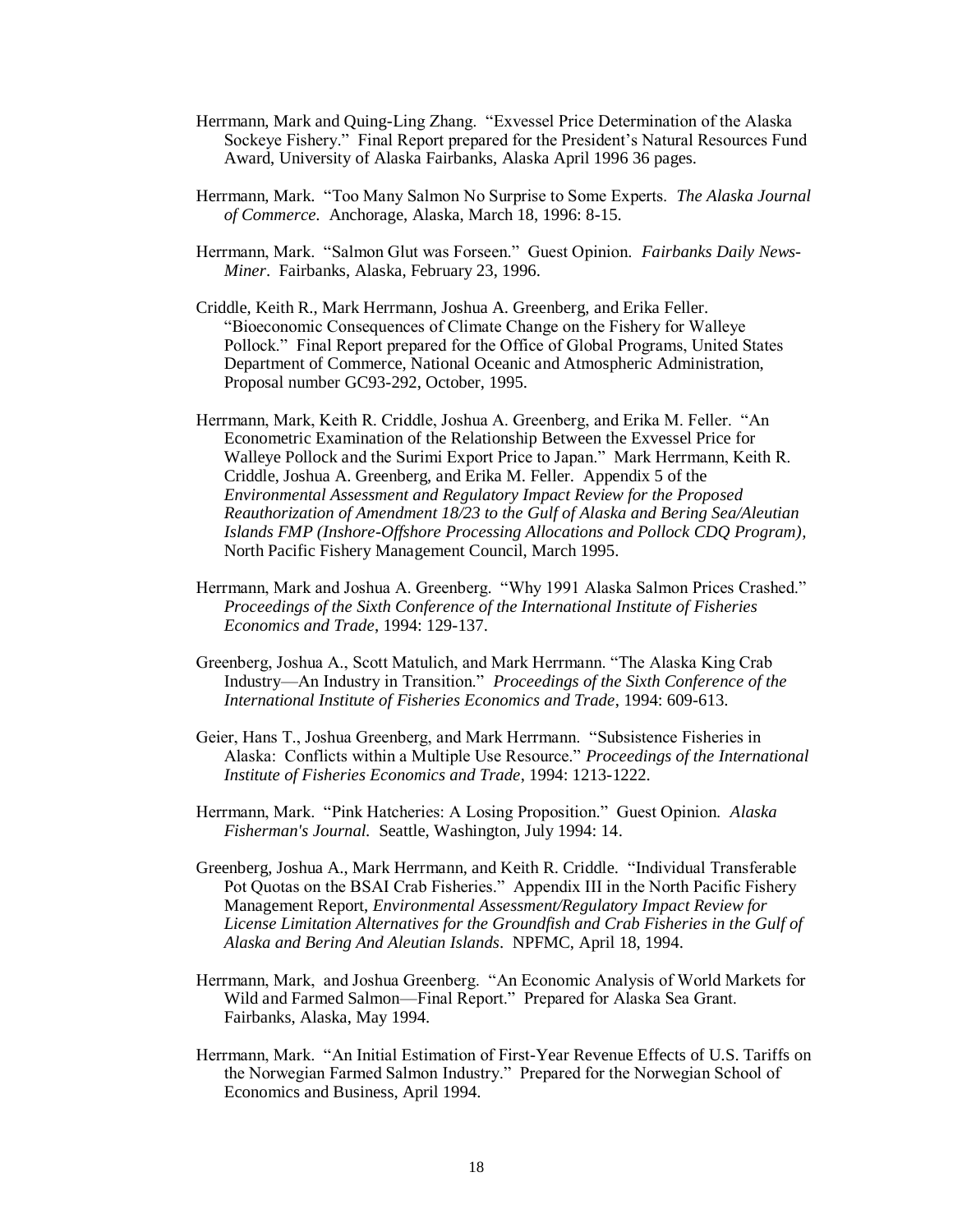- Herrmann, Mark and Joshua Greenberg. "An International Marketing Model for Alaska Salmon -- Final Report." Prepared for the Senate Special Committee on Domestic and International Commercial Fisheries. Juneau, Alaska, February 1993, 165 pages.
- Herrmann, Mark. "The Alaska Salmon Industry: Taking Hold of the Future." *Alaska Commercial Fisherman*. 7 January 1993.
- Herrmann, Mark. "The Alaska Salmon Price Crash of 1991." *Arctic Research of the United States*. Fall 1992, 6(2): 34-36.
- Boyce, John, Mark Herrmann, Diane Bischak, and Joshua Greenberg. "A Benefit-Cost Analysis of the Alaska Salmon Enhancement Program." Prepared for the Senate Special Committee on Domestic and International Commercial Fisheries. Juneau, Alaska, December 1992.
- Herrmann, Mark and Joshua Greenberg. "Issues in Statistical Forecasting of Alaska Salmon Prices." *Alaska Salmon Markets*. University of Alaska, May 1992: 21-26.
- Herrmann, Mark. "Modelling Alaska Salmon Markets." *Alaska's Marine Resources*. Marine Advisory Program, Alaska Sea Grant Program, School of Fisheries and Ocean Sciences, April 1992, 7(1): 8-9.
- Greenberg, Joshua A., Mark Herrmann, and Paul Hooker. *Potential Economic Impacts of Alternative Pot Limits to Bristol Bay Red King Crab Fishermen and Bering Sea C. Opilio Fishermen—Final Report.* Alaska Department of Fish and Game, Juneau, Alaska, March 1992.
- Herrmann, Mark. *Economic Impacts of an Alternative Management Policy in the Bering Sea and Aleutian Islands King and Tanner Crab Fisheries—Final Report.* University of Alaska Fairbanks School of Management Summer Research Grant, January 1992.
- Herrmann, Mark. "An Economic Analysis of World Salmon Markets: Effects of Salmon Farming." *Salmon Market Newsletter*, December 1990, Vol. 2: 5.
- Herrmann, Mark, Biing-Hwan Lin, and Ron C. Mittelhammer. "Consequences of Tariffs Placed on Norwegian Farmed Atlantic Salmon by The United States and the EEC." *Salmon Market Newsletter*, September 1990, Vol 2: 1-3.
- Herrmann, Mark, "An Economic Analysis of World Salmon Markets: Effects of Salmon Farming." Ph.D. Dissertation. Washington State University, August 1990, 789 pages.
- Lin, Biing-Hwan Lin, Mark Herrmann, Tsae-Yun Lin, and Ron C. Mittelhammer. "Effects of Exchange Rates and Production on Prices of Farmed Atlantic Salmon." Chapter of *Salmon Price Forecasts for the 1990s*. Ed. Don DeVoretz. Simon Fraser University, Burnaby, British Columbia, Canada, 1990.
- Mittelhammer, Ron C., Mark L. Herrmann, and Biing-Hwan Lin. *An Economic Analysis of the Pacific Salmon Industry: Effects of Salmon Farming—Final Report*. Saltonstall-Kennedy Foundation Grant, executive summary, Washington, D.C., July 1990.
- Herrmann, Mark, Biing-Hwan Lin, and Ron C. Mittelhammer. *U.S. Salmon Markets: A Survey of Seafood Wholesalers*. Alaska Sea Grant 90-91, Fairbanks, Alaska, 1990.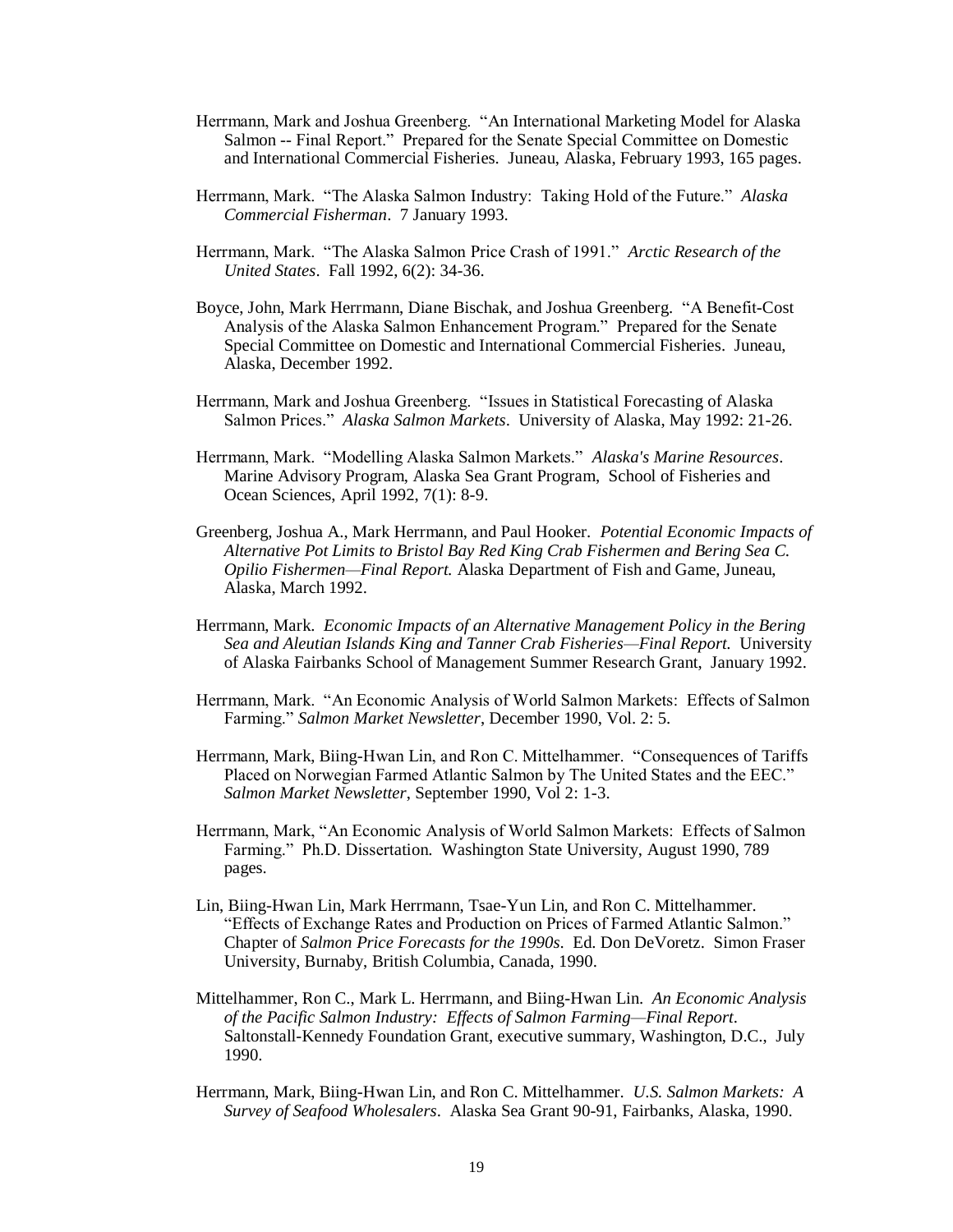- Mittelhammer, Ron C., and Mark L. Herrmann. "Additional Comments Concerning the Petition for the Imposition of Antidumping and Countervailing Duties in the Matter of Fresh and Chilled Salmon from Norway." Manuscript prepared for the law firm of Mudge, Rose, Guthrie, Alexander, and Ferdon. 2121 K Street, Washington, D.C., 1990.
- Mittelhammer, Ron C., and Mark L. Herrmann. "Evidence on the Substitution Relationship Between Norwegian Farmed Atlantic Salmon and Wild Pacific Salmon." Manuscript prepared for the law firm of Mudge, Rose, Guthrie, Alexander, and Ferdon. 2121 K Street, Washington, D.C., 1990.
- Mittelhammer, Ron C., and Mark L. Herrmann. "Factors Affecting the Prices of Norwegian Farmed Atlantic Salmon." Manuscript paper prepared for the law firm of Mudge, Rose, Guthrie, Alexander, and Ferdon. 2121 K Street, Washington, D.C., 1990.
- Herrmann, Mark, Biing-Hwan Lin, and Ron C. Mittelhammer. "Wholesalers' Opinions of the U.S. Salmon Market." *Salmon Market Newsletter*, July 1989, Vol. 1: 7-8.
- Lin, Biing-Hwan, and Mark Herrmann. *An Econometric Analysis of Atlantic Salmon Markets in the United States and France*. Alaska Sea Grant 88-5, Fairbanks, Alaska, 1988.

#### **UNIVERSITY TEACHING EXPERIENCE**

#### *University of Alaska Fairbanks*

#### *Undergraduate*

| <b>ECON 100 - Political Economy</b>                                |
|--------------------------------------------------------------------|
| <b>ECON 100H - Political Economy, Honors Course</b>                |
| ECON 200H - Principles of Economics, Honors Section                |
| <b>ECON 200 - Principles of Economics</b>                          |
| ECON 202 – Principles of Economics II. Macroeconomics (distanced). |
| ECON 226 - Introduction to Statistics for Economics and Business   |
| ECON 321- Intermediate Microeconomics (In class and distanced)     |
| ECON 324 - Intermediate Macroeconomics                             |
| <b>ECON 335 - Resource Economics</b>                               |
| <b>ECON 434 - Environmental Economics</b>                          |
| ECON 436 - International Economics                                 |
| ENGL 290 – Summer Reading Program (Honors)                         |
| STAT 200 - Elementary Probability and Statistics                   |
|                                                                    |

### *Graduate*

- ECON 601 Microeconomic Theory
- ECON 616 Economic Background for Regional Resilience and Adaptation
- ECON 622 Managerial Economics
- ECON 626 Econometrics
- ECON 635 Resource Economics I
- ECON 636 Resource Economics II
- ECON 637 Natural Resource Policy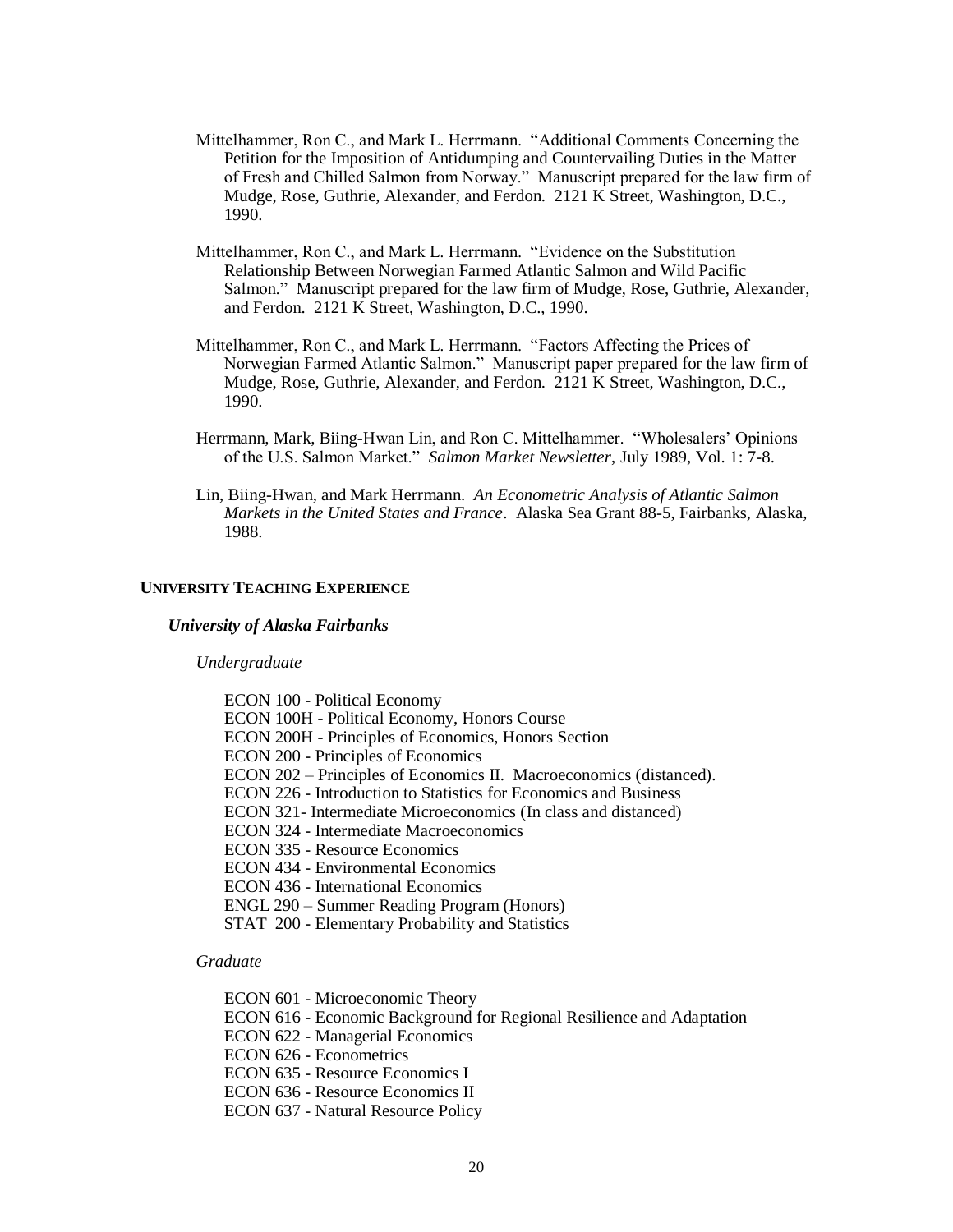ECON 638 - Marine Policy ECON 670 - Research Methodology ECON 693 - Linear Programming BIO/ECON 694 - Integrative Modeling of Natural and Social Systems

#### *Oregon State University*

AREC 447 – Agricultural Price and Market Analysis

### **ACADEMIC SERVICE**

*University Committees—University Alaska of Fairbanks*

Search Committee Chair, Dean CNSM, 2018 - 2019. UAF Faculty Affairs Committee, 2018 to present. Search Committee Chair, Interim Dean CNSM, 2017 - 2018. Search Committee, UAF Provost, 2017 - 2018. UAF Enrollment Initiative Committee 2017. United Academics Travel Committee, 2016 – present. Future of Kodiak Seafood and Marine Science Center (KSMSC), 2015-2016. Search Committee, UAF Chancellor, 2015 - 2017. UAF e-Learning Council 2013 to present. Search Committee, UA Vice President, 2014-2015. UAF Program Review, 2013-2015. Search Committee, UAF Athletic Director, 2012. Search Committee, UAF Director of e-Learning, 2012. UAF Strategic Planning Committee, 2012 to 2014. UAF Research Working Group 2011 to present. UAF Unit Criteria Committee 2007 to 2013, 2015-2016. UAF Faculty Development Committee 2014-2015. UAF Provost Council, 2007 to present. UAF Deans Council, 2007 to present. University of Alaska Allied Fish, 2011 to 2013. UAF Budget and Planning Committee, 2011 to 2105, 2017 to present. UAF Student in Free Enterprise Board of Directors, 2011 to 2013. Search Committee Chair, Dean of the School of Fisheries and Ocean Science, 2010 to 2011. Northern Leadership Center Advisory Committee, 2010 to 2015. UAF Appeals Committee, 2010 to 2012. Fishery Industrial Technology Center Review Committee, Chair, 2010 -2011. Search Committee Chair, Dean of College of Liberal Arts, 2009 to 2010. Steering Committee, IGERT – MESAS: Marine Ecosystem Sustainability in the Arctic and Sub Arctic, 2008 - 2011. University of Alaska Fisheries Excellence Committee, 2006 - 2012. Cooperative Institute for Arctic Research Fellow, 2005 to 2011. Program review for Rural Development MA and BA, 2005 Business and Finance Initiative Planning Group Committee, 2002 Business and Finance Initiative Review Committee, 2001. Curriculum Council, UAF, 1998-1999. Graduate School Advisory Council 1997-1999. Honors Council, 1994-1998.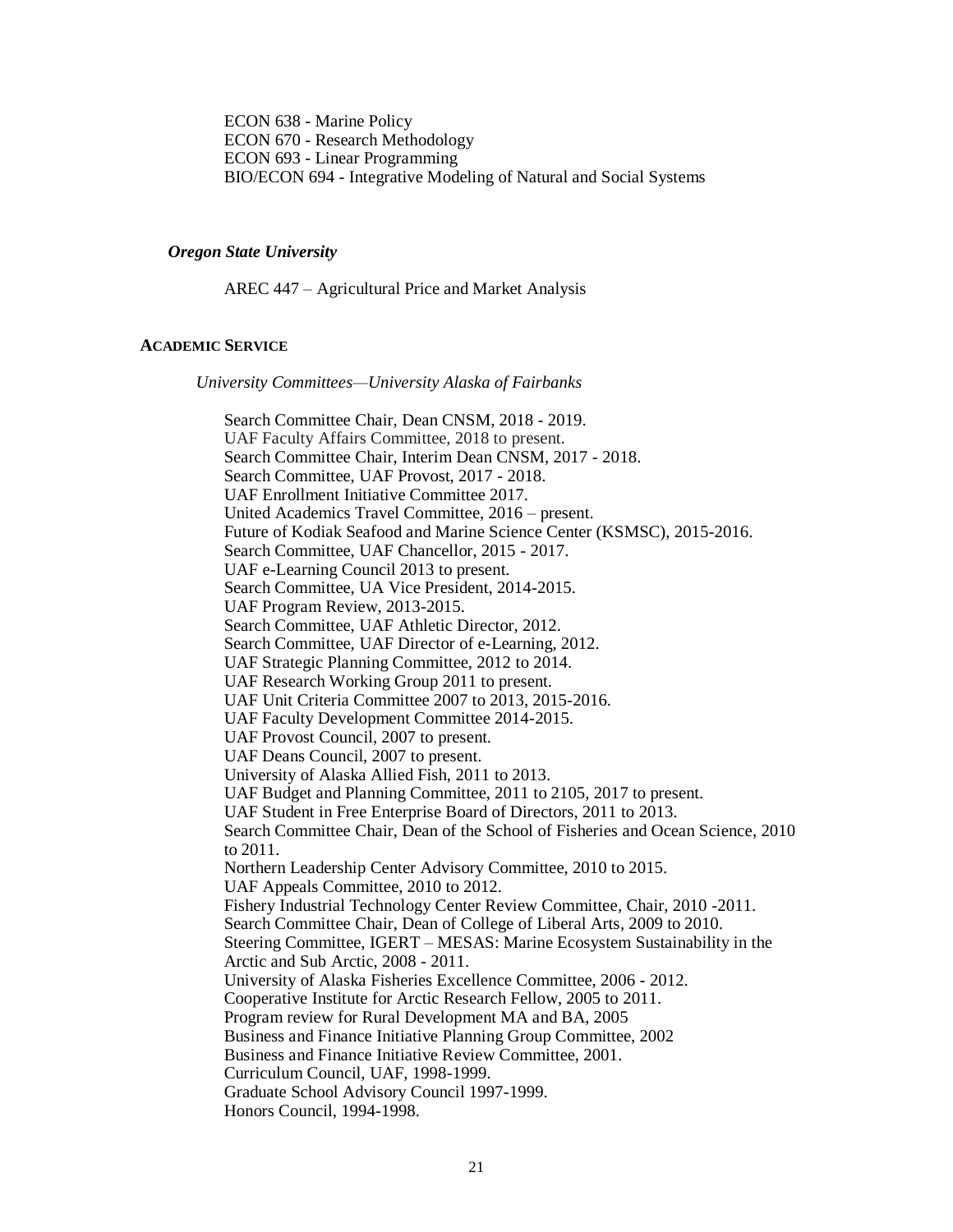Graduate School Scholarships Review Committee, 1996. Graduate Resource Fellowship Committee, Chair, 1995.

### *School and Departmental Committees—University of Alaska Fairbanks*

Executive Management Council, School of Management, 1995-97, 2006 to present (Chair 2006 to present). Resilience and Adaptation Graduate Program, Steering Committee, 2002-2006. Instructional Committee, School of Management, 2001-2002 (Chair 2002). Director Search Committee, School of Management, Chair, 1999. Graduate Director, Economics Department, 1995-1999. Graduate Advisory Committee, School of Management, 1992-2006. Curriculum Council, School of Management, 1994-95, 1997-2000 (Chair 98-99). Founding Fellow, Institute of Alaska Tourism, School of Management, 1995-97. Student Recruitment Committee, School of Management, 1995-97. Reorganizing Committee, College of Natural Resources Development and Management, 1995-97 Recruitment Committee Member, Department of Economics, 1995-96. Financial Officer, Interview Team, School of Management, 1995. Oral Component Ad Hoc Committee, School of Management, 1994. Intellectual Contributions Ad Hoc Committee Member, School of Management,1994. Mission Statement Committee, School of Management, 1993. Computer Committee, School of Management, 1991-93. Chair (1992-93).

#### *Reviewer*

Proceedings Reviewer, *Alaska Sea Grant Lowell Wakefield Fisheries Symposium,*  2011. Proposal Referee, Packard Foundation's Applied Fisheries Management Grant Program 2007. Proposal Referee, Multi-State Hatch Project, 2006. Journal Referee, *Journal of Economic Education,* 2005. Proposal Reviewer Global Change Student Research Grant Competition, 2005. Proposal Referee, *Hatch Funds Proposal,* 1995 and 2003. Proposal Referee, *North Pacific Research Board,* 2003. Book Chapter Referee, *American Fisheries Society and Sustainable Fisheries Foundation*, 2001. Journal Referee, *Canadian Journal of Agricultural Economics,* 1989, 1997, 2001. Journal Referee, *Journal of Environmental Economics and Management*, 2000, 2001. Journal Referee, *Journal of Agricultural and Resource Economics*, 1998, 2005, 2006. Journal Referee, *American Journal of Agricultural Economics*, 1998, 1999. Proposal Referee, *Alaska Science and Technology Foundation*, 1998, 1999. Journal Referee, *Aquaculture Economics and Management*, 1998. Book Reviewer, *Alaskan Fisheries: Biology, Management, and Issues* by Will Barber, School of Fish, University of Alaska Fairbanks, 1996. Manuscript Referee, SALRM Experiment Station, 1995. Journal Referee, *Marine Resource Economics*, 1993-97, 1999, 2002. Journal Referee, *Agribusiness: An International Journal*, 1994. Proposal Referee, Oregon Sea Grant, 1994, 1997. Journal Referee, *Agricultural and Resource Economics Review*, 1993. Conference Referee, Western Region Agricultural Economics Meetings, 1993. Proposal Referee, NATO Collaborative Research Grants, 1992. Journal Referee, *Review of Urban and Regional Development Studies*, 1992.